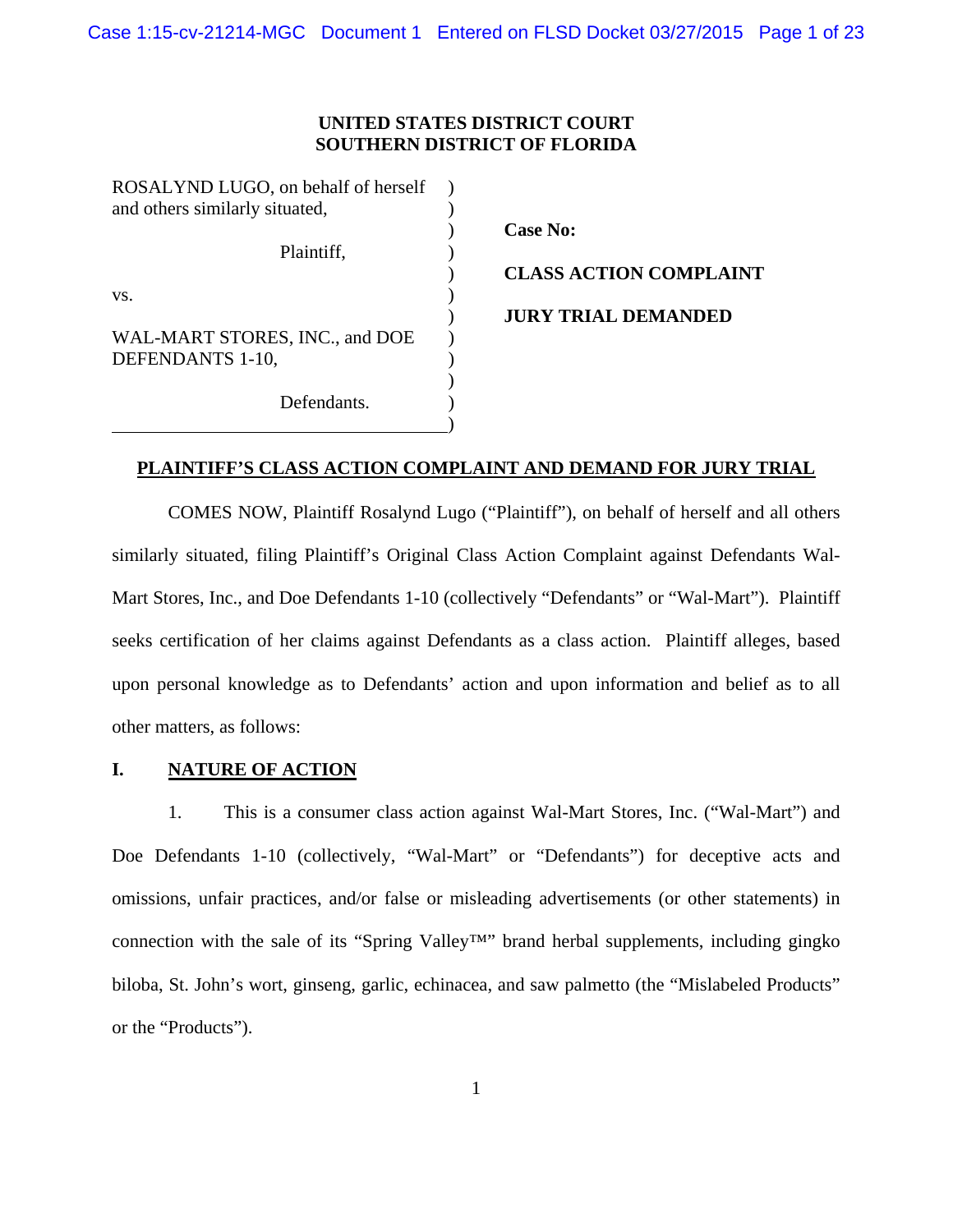2. Recent testing of the Mislabeled Products using modem DNA barcoding analysis reveals that the Products contain little or none of the substance indicated on the label. Moreover, the testing reveals that the Mislabeled Products are contaminated with various filler ingredients that were not listed on the label including ingredients that are dangerous to some consumers, such as wheat or gluten.

3. On February 2, 2015, Wal-Mart received a cease and desist letter from the New York Attorney General requiring that it remove certain products identified by lot number from its shelves. However, Wal-Mart continues to sell in its stores and on its website the same Mislabeled Products bearing lot numbers other than those specifically identified by the New York Attorney General.

4. As a direct and proximate result of Defendants' deceptive acts, unfair acts, and false and misleading advertising claims and marketing practices, Plaintiff and the members of the Class, as defined herein, purchased one or more of the Mislabeled Products. Plaintiff and members of the Class have been injured in fact because the Mislabeled Products did not contain the ingredients that they paid for. Plaintiff and Class Members have suffered an ascertainable and out-of-pocket loss.

5. Plaintiff seeks relief in this action individually and on behalf of all purchasers of the Mislabeled Products for violations of Florida's Deceptive and Unfair Trade Practices Act, Fla. Stat. § 501.201, *et seq*. ("FDUTPA") and Florida's Misleading Advertising Law, Fla. Stat. § 817.40, *et seq*.

#### **II. PARTIES**

6. Plaintiff Rosalynd Lugo is a resident of Miami, Florida. She regularly (during the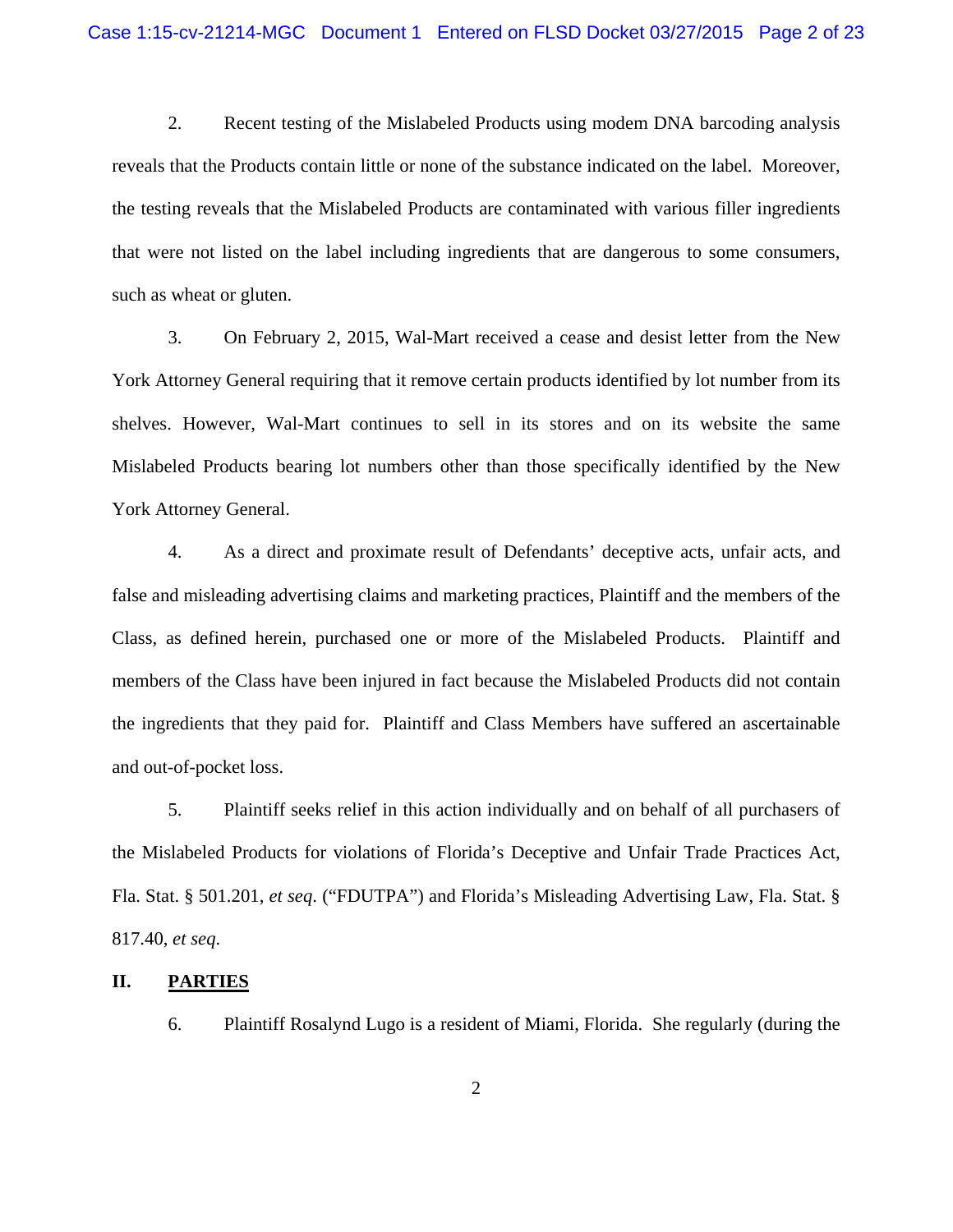Class Period) purchased Wal-Mart's Spring Valley™ supplements at various stores in Miami, Florida, including but not limited to the Echinacea product.

7. Plaintiff was exposed to the misrepresentations and false advertising discussed herein (as to the Mislabeled Products' ingredients and/or amounts thereof).

8. Plaintiff purchased these Wal-Mart's Spring Valley<sup>™</sup> products based on claims on the product label, including, but not limited to, claims that that the Products actually contained the labeled ingredients in the concentrations indicated on the label. At the time of her purchases, she believed that the products actually contained the labeled ingredients in the concentrations indicated on the packaging and believed that the Products were not contaminated with filler ingredients that were not listed on the product label. She would not have purchased Wal-Mart's Spring Valley™ Products, if she had known that the products did not contain the ingredients listed on the product labels, did not contain the amounts listed on the product labels, and/or were contaminated with filler ingredients.

9. Defendant Wal-Mart Stores, Inc. is a Delaware corporation with its principal place of business in Bentonville, Arkansas. Wal-Mart is the world's largest retailer, and operates more than 4,100 retail stores in the United States. Wal-Mart manufactures and sells its own line of dietary supplements under the Spring Valley™ brand name.

10. Doe Defendants 1-10 are individuals and corporate entities, whose true names are presently unknown to Plaintiff, who participated in the mislabeling of the Mislabeled Products.

11. Collectively Wal-Mart and the Doe Defendants are referred to as "Wal-Mart" or "Defendants."

3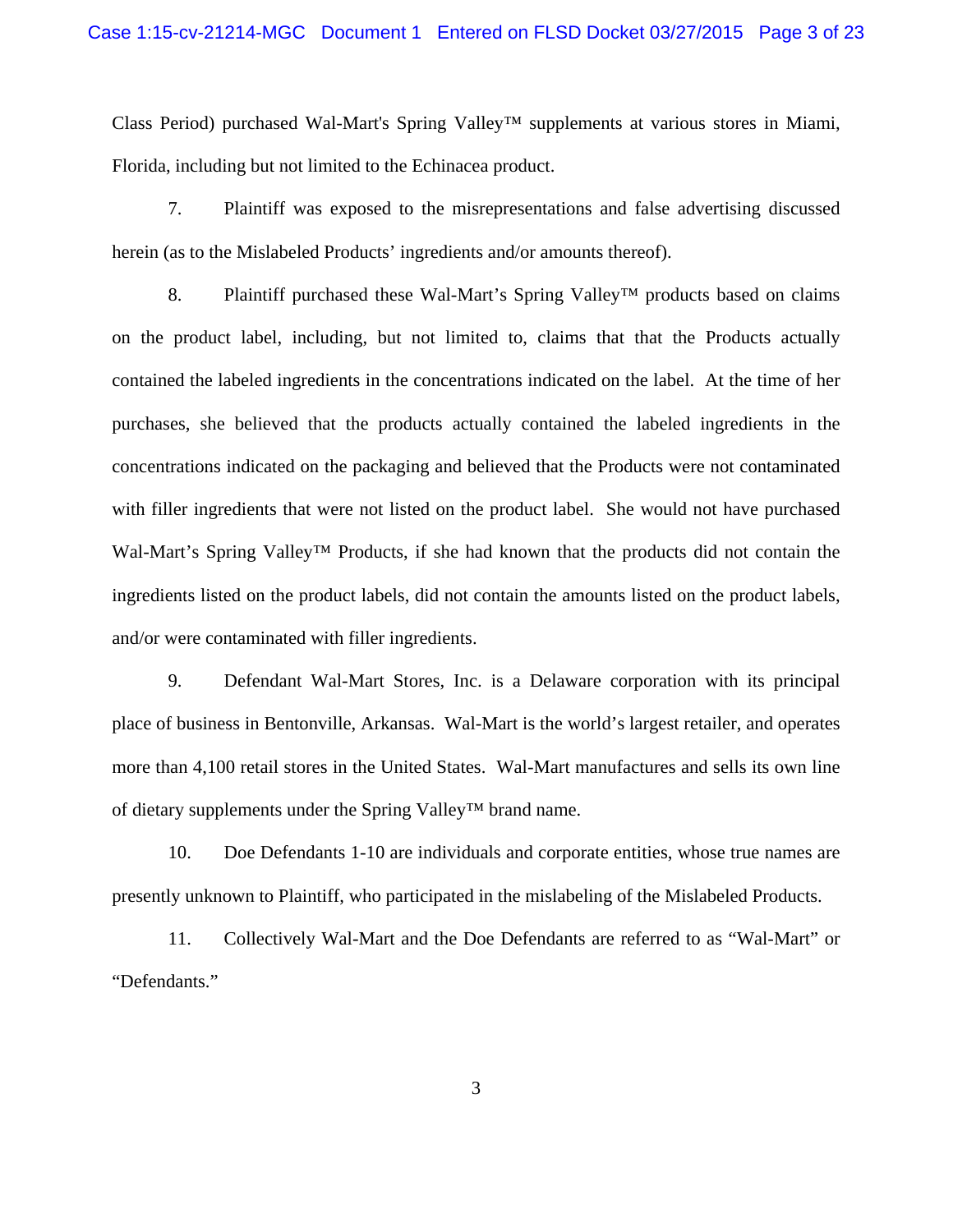#### **III. JURISDICTION AND VENUE**

12. This Court has jurisdiction over Defendants since at all relevant times Defendants have regularly and systematically transacted business within the State of Florida through the marketing, providing, offering, distributing, and selling of the Mislabeled Products. Defendants derive substantial revenue from Florida residents.

13. This Court has subject matter jurisdiction over this class action under the Class Action Fairness Act ("CAFA") because there are more than one-hundred class members, all of the members of the class are citizens of a state (Florida) different from that of Defendants (Arkansas), and the aggregate of class members' claims is more than \$5 million. 28 U.S.C. § 1332(d). Notably, in addition to FDUTPA claims (which in and of themselves likely reach the \$5 million threshold), Plaintiffs seek punitive damages for violations of Florida's Misleading Advertising Law.

14. Venue is proper in this Court because a substantial part of the events or omissions giving rise to the claim occurred in this district and a the sale of the Mislabeled Products to Plaintiff—that is the subject of the action—occurred in this district. Plaintiff is a resident of this district and Defendants have received substantial compensation from sales in this district.

#### **IV. FACTUAL ALLEGATIONS COMMON TO ALL CLAIMS**

#### **A. The Mislabeling of Dietary Supplements**

15. The dietary supplement industry generates approximately \$32 billion in annual revenue and the industry is projected to take in \$60 billion per year by 2021.

16. Unlike prescription and over the counter drugs, dietary supplements are largely unregulated. Neither the U.S. Food and Drug Administration ("FDA") nor any other federal or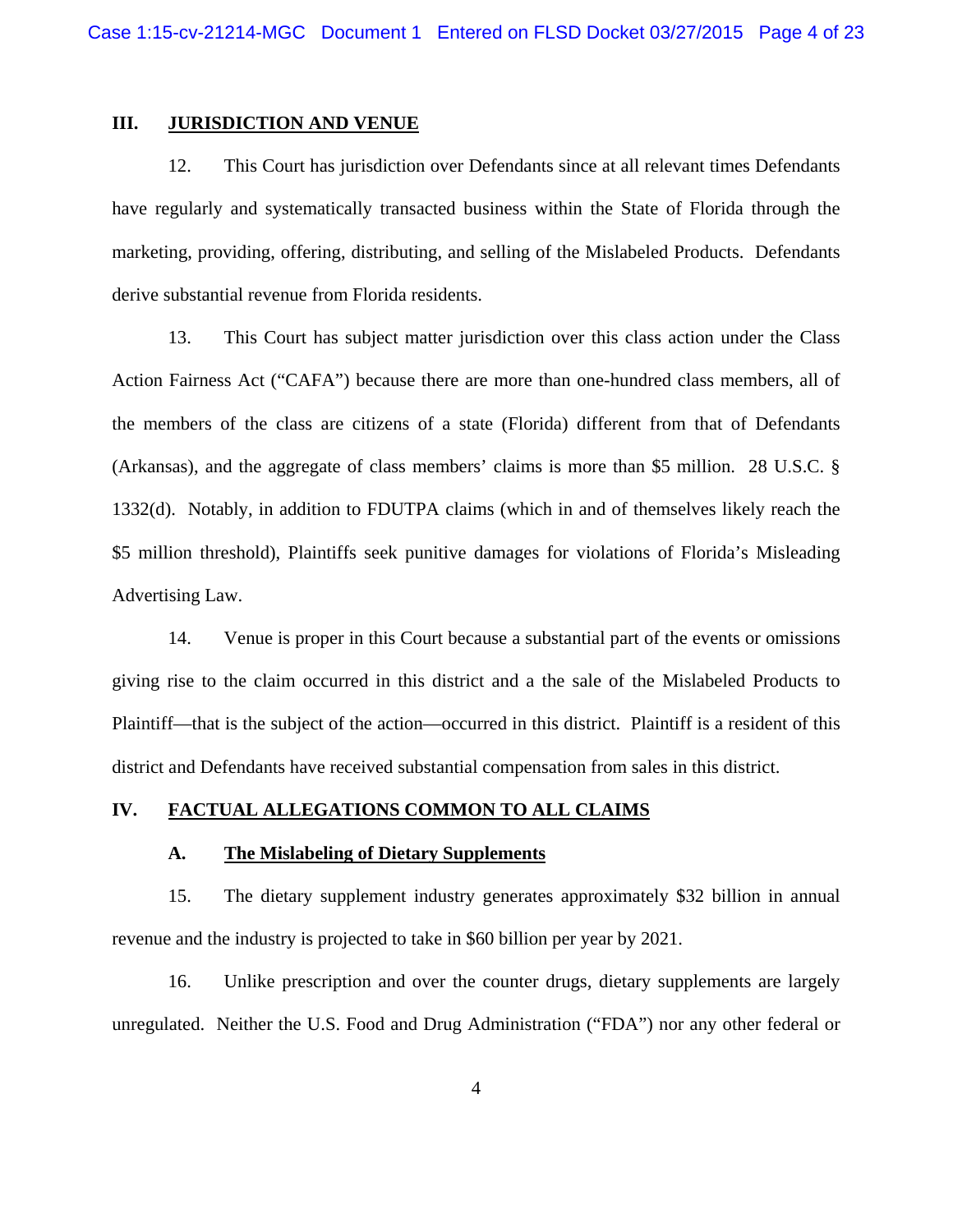state agency routinely tests dietary supplements for quality, purity and strength prior to sale.

17. With respect to the purity of their product ingredients, the industry essentially operates on an honor system. While there are more than 85,000 dietary supplement products on the market, the FDA only inspects approximately 600 facilities a year. According to a joint statement from the American College of Medical Toxicology and the American Academy of Clinical Toxicology, "there is a lack of stringent quality control of the ingredients present in many herbal and dietary supplements."

18. The lack of oversight in an expanding lucrative market has led some industry players to commit massive wide scale fraud, misrepresenting the ingredients in the products and substituting them with cheap, abundant and sometimes dangerous filler ingredients. Indeed, the World Health Organization has determined that the adulteration of consumer products is a threat to consumer safety.

19. Consumers have no way of knowing that the products they purchase actually contain the ingredients on their labels or if they are mislabeled.

#### **B. DNA Bar Coding**

20. In the fight against product mislabeling, DNA barcoding has become an invaluable tool. DNA barcoding tests have been recognized as a robust, rapid, cost-effective and broadly applicable approach to accurate species identification.

21. DNA barcoding is a taxonomic method that uses a short genetic marker in an organism's DNA to identify it as belonging to a particular species.

22. DNA barcoding tests examine the sequence variation within a short standardized region of the genome that is known to have a high variability between different species. The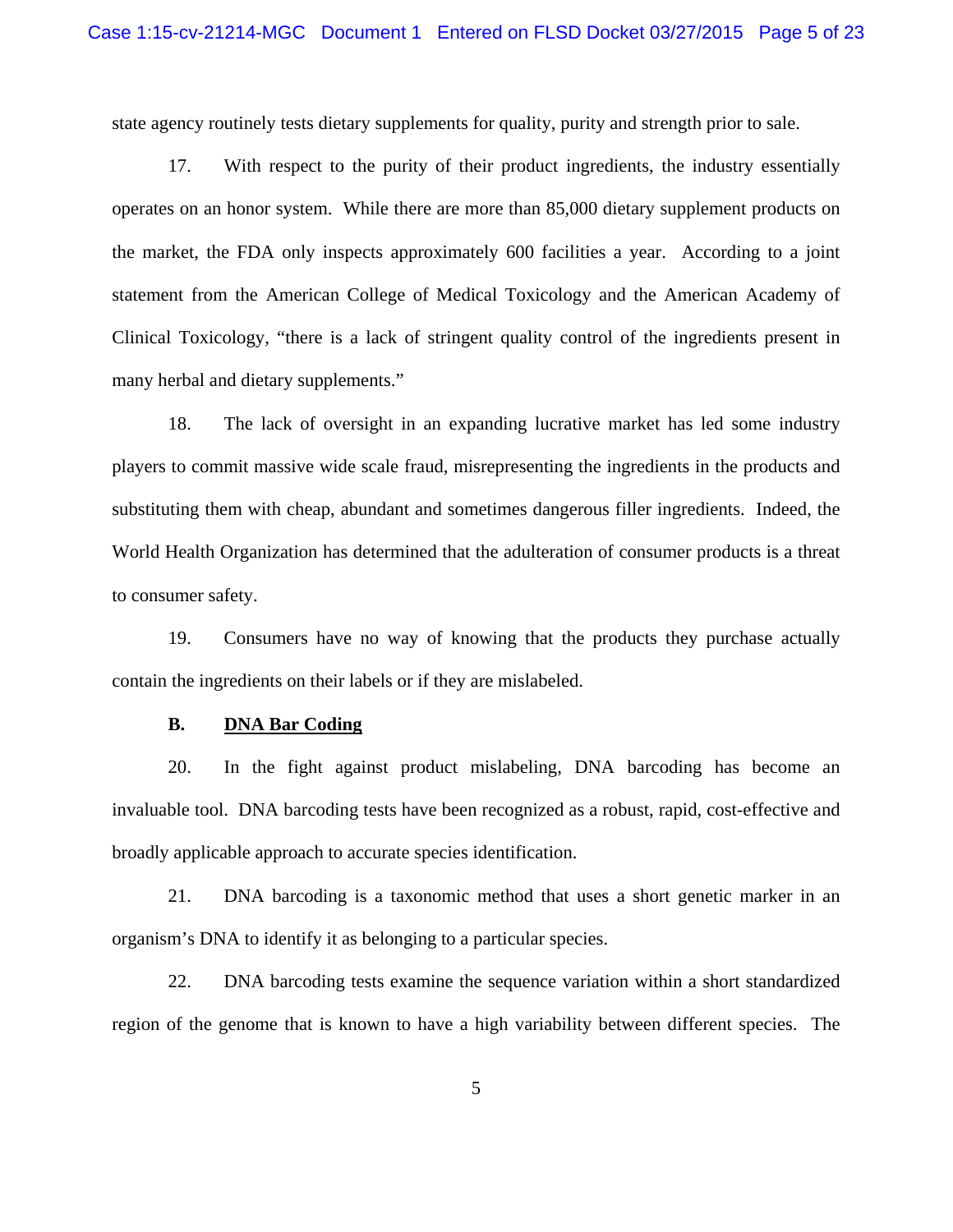#### Case 1:15-cv-21214-MGC Document 1 Entered on FLSD Docket 03/27/2015 Page 6 of 23

sequence is then compared to a database of known species to identify the species to which the sample belongs.

23. DNA barcoding has been used to identify species since at least 2003. In recent years, the technique has been used to determine the accuracy of herbal product labels. The results indicate that many products do not contain the ingredients listed on their labels and often contain filler ingredients dangerous to some consumers.

24. In 2010, the PBS News Hour featured an exposé on the herbal supplement industry entitled, *What's Really In Herbal Supplements.* PBS commissioned a series of DNA barcoding tests on popular dietary supplements and concluded that 38% of the 16 supplements samples tested were found to be "suspect or outright frauds."

25. A DNA bar coding study published in 2011 noted that a large percentage of herbal tests generated DNA identifications not found on the product labels.

26. Similarly, the results of a 2012 DNA barcoding study from Stonybrook University found that of the 36 samples of commercial black cohash dietary supplements purchased online and at retail stores, one-quarter contained no black cohash DNA whatsoever.

27. In a 2013 study of commercial dietary supplements sold in the United States and Canada, researchers also found rampant mislabeling. Specifically, the results revealed the following:

- a. echinacea supplements were found to include ground up bitter weed, which has been linked to rashes, nausea and flatulence;
- b. several St. John's wort samples contained no St. John's wort DNA, and instead included rice or Alexandria senna, a powerful laxative;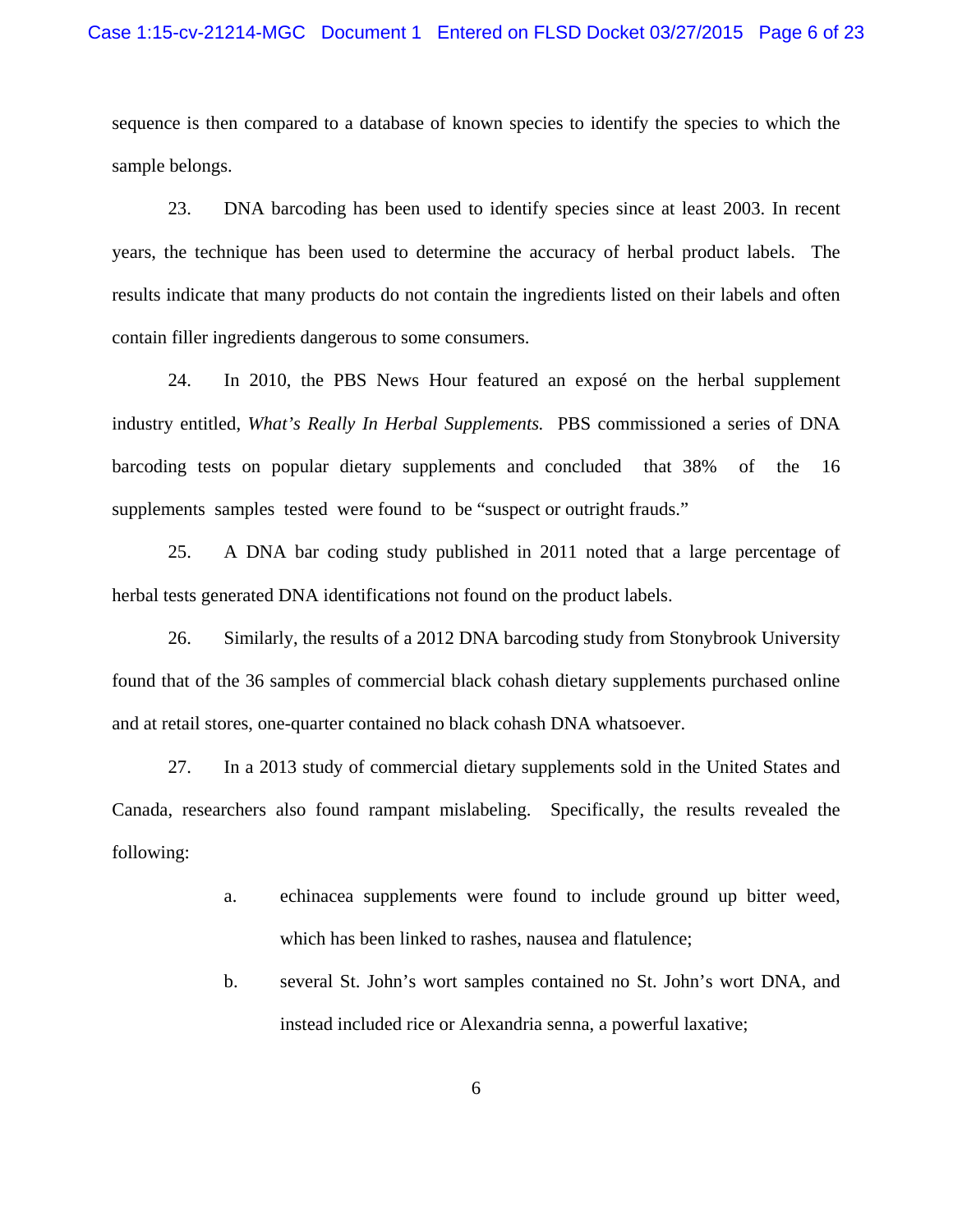- c. gingko biloba supplements, promoted as memory enhancers, were mixed with fillers and black walnut, a potentially deadly hazard for people with nut allergies; and
- d. numerous products tested positive for undisclosed fillers such as rice, soybeans and wheat, "which is a health concern for people allergic to these plants, as well as people seeking gluten free products."

28. Dr. David A. Baker, author of the black cohash study commented to the New York Times for an article concerning the state of supplement regulation in 2013. He described it as the "the Wild West" and said consumers had no idea how few safeguards were in place. Dr. Baker further stated:

> If you had a child who was sick and three out of 10 penicillin pills were fake, everybody would be up in arms. But it's O.K. to buy a supplement where three out of 10 pills are fake. I don't understand it. Why does this industry get away with that?

#### **C. The Mislabeled Products**

29. Wal-Mart is the world's largest retailer which operates more than 4,100 retail stores in the United States. Wal-Mart is also a major online retailer, which sells a wide variety of products on www.walmart.com.

30. On March 2, 1999, the United States Patent and Trademark Office registered the trademark for Spring Valley to Wal-Mart.

31. Spring Valley™ brand is Wal-Mart's store brand, under which it markets and sells in its retail and online stores a wide variety of vitamins, minerals and dietary supplements, including the Mislabeled Products.

32. Wal-Mart maintains a dedicated portion of its online retail stores to its line of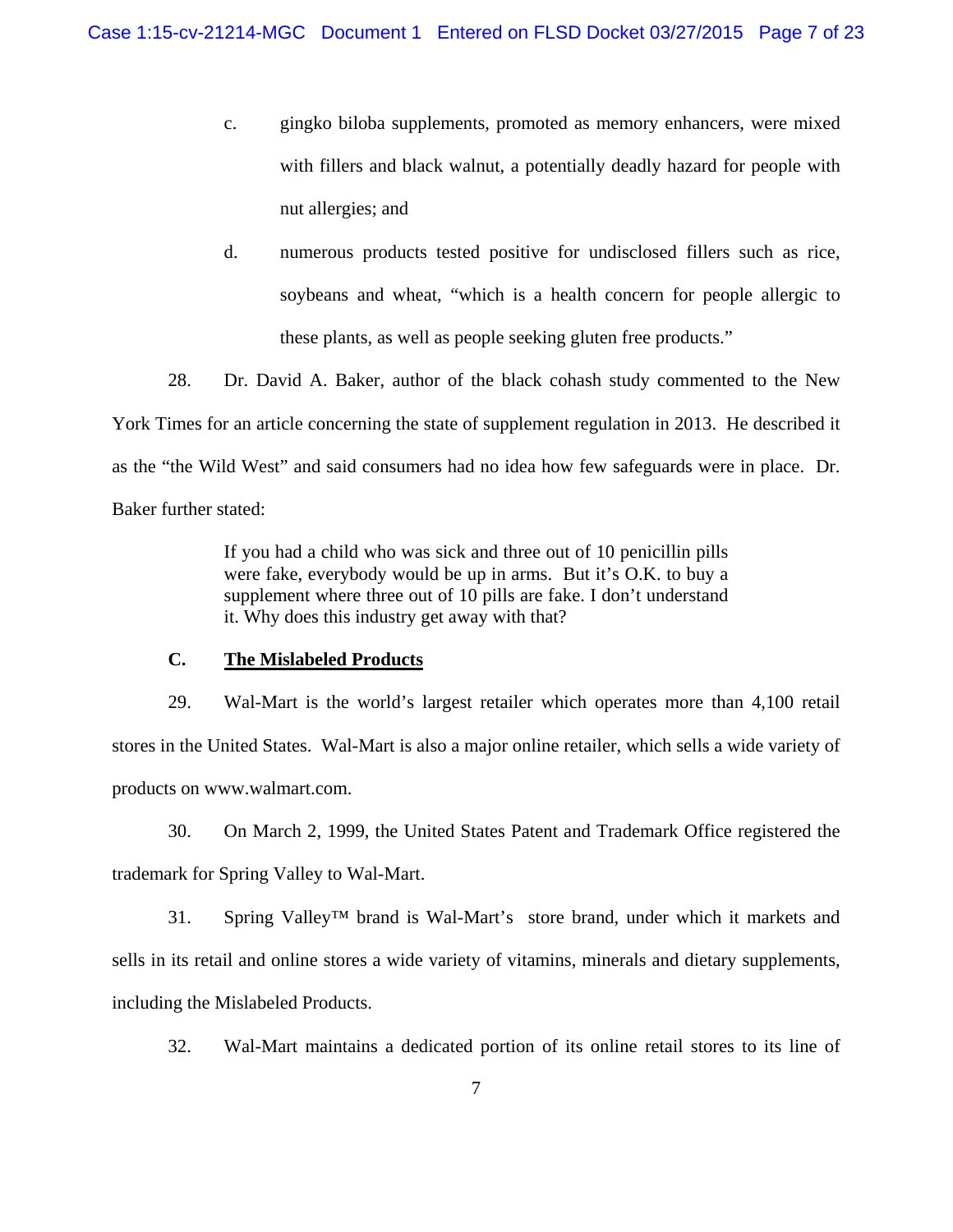Spring Valley™ products. *Accessible from* www.walmart.com/springvalley.

#### *1. Saw Palmetto*

33. Wal-Mart sells saw palmetto capsules under its Spring Valley™ brand. According to the product labels, saw palmetto products are sold for "Prostate Health," and "are a source of fatty acids and sterols [that have] traditionally been used to support prostate and urinary health."

34. The labels on the saw palmetto products indicate that their only ingredients are: saw palmetto, pumpkin seed, nettle root, beta sitosterol, lycopene, gelatin and vegetable magnesium stearate. Wal-Mart further represents on the product label that the saw palmetto products contain no wheat and no gluten.

35. Wal-Mart sells bottles of 100 purported 450 mg capsules of saw palmetto for approximately \$10.74. A bottle of 100 purported 160 mg capsules of saw palmetto sells for approximately \$6.98.

#### *2. Gingko Biloba*

36. Wal-Mart sells gingko biloba tablets under its Spring Valley™ brand. According to the product labels, they are sold for "memory support."

37. Wal-Mart's gingko biloba product labels list only the following ingredients: gingko biloba, rice powder, gelatin, and vegetable magnesium stearate. Wal-Mart further represents on the product label that the gingko biloba products contain no wheat and no gluten.

38. Wal-Mart sells bottles of 240 purported 60 mg gingko biloba tablets for approximately \$10.74. A bottle of 90 purported 120 mg gingko biloba tablets sells for approximately \$8.34.

8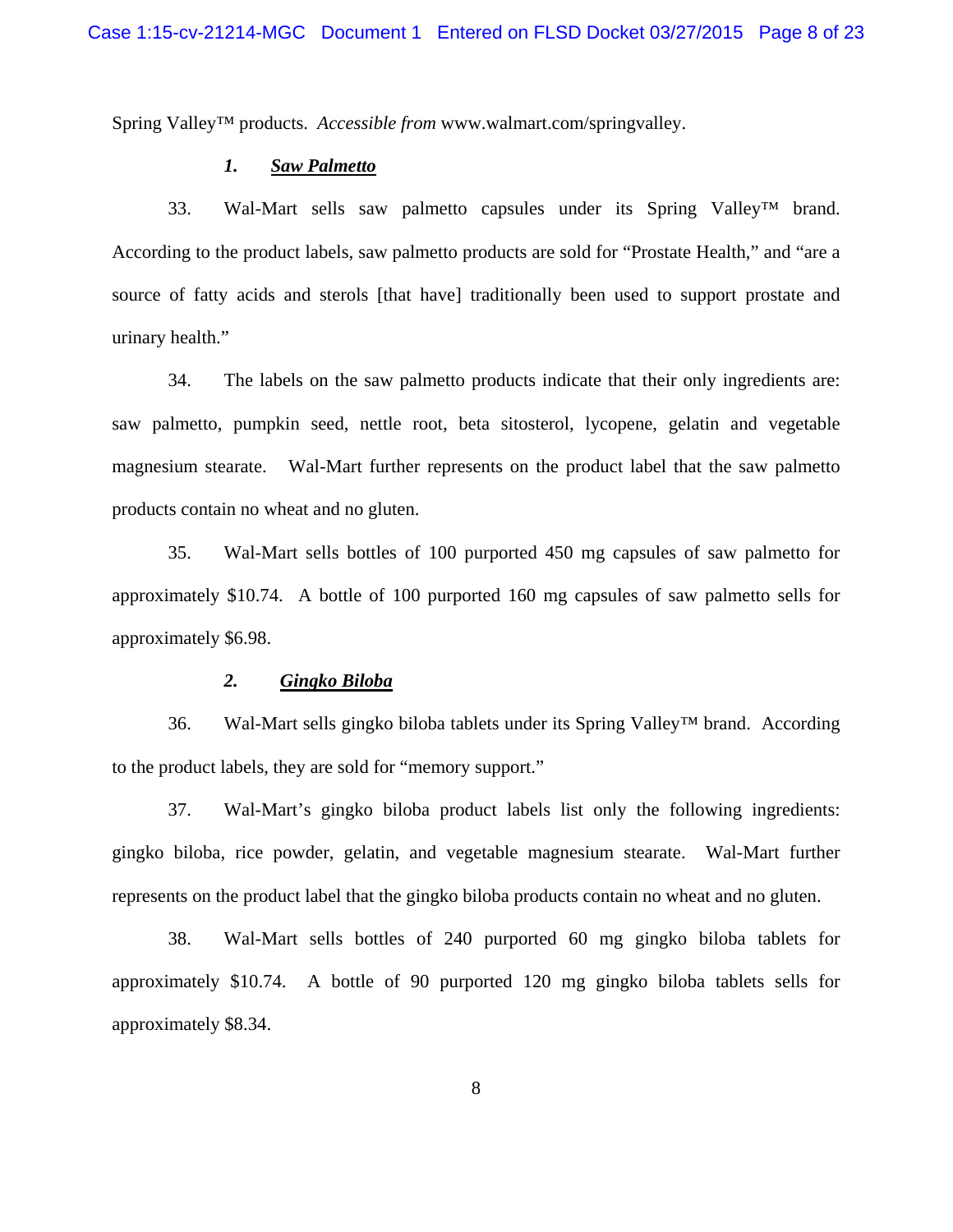#### *3. Garlic*

39. Wal-Mart sells garlic capsules under its Spring Valley™ brand. According to the product labels, they are sold for "Heart Health."

40. The product labels list only the following ingredients: Allium Sativum (garlic), soybean oil, gelatin and glycerin. Wal-Mart further represents on the product label that the garlic products contain no wheat and no gluten.

41. Wal-Mart sells twin packs of bottles containing 120 purported 1000 mg garlic capsules for approximately \$6.00.

#### *4. St. John's Wort*

42. Wal-Mart sells St. John's wort capsules under its Spring Valley™ brand. According to the product labels, they are sold for "Mood Health" and the product "is a source of nutrients that support mood health and emotional balance."

43. The labels on the St. John's wort products indicate that their only ingredients are: hypericum perforatum (St. John's wort), maltodextrin, gelatin, magnesium silicate, silica, and vegetable magnesium stearate.

44. Wal-Mart sells bottles of 100 purported 150 mg St. John's wort capsules for approximately \$3.98. The product is also sold in purported 300 mg capsules.

#### *5. Echinacea*

45. Wal-Mart sells echinacea capsules under its Spring Valley™ brand. According to the product labels, they are sold for "Immune Health."

46. The labels on the echinacea products list only the following ingredients: echinacea, gelatin, dicalcium phosphate, microcrystalline cellulose, silicon dioxide, magnesium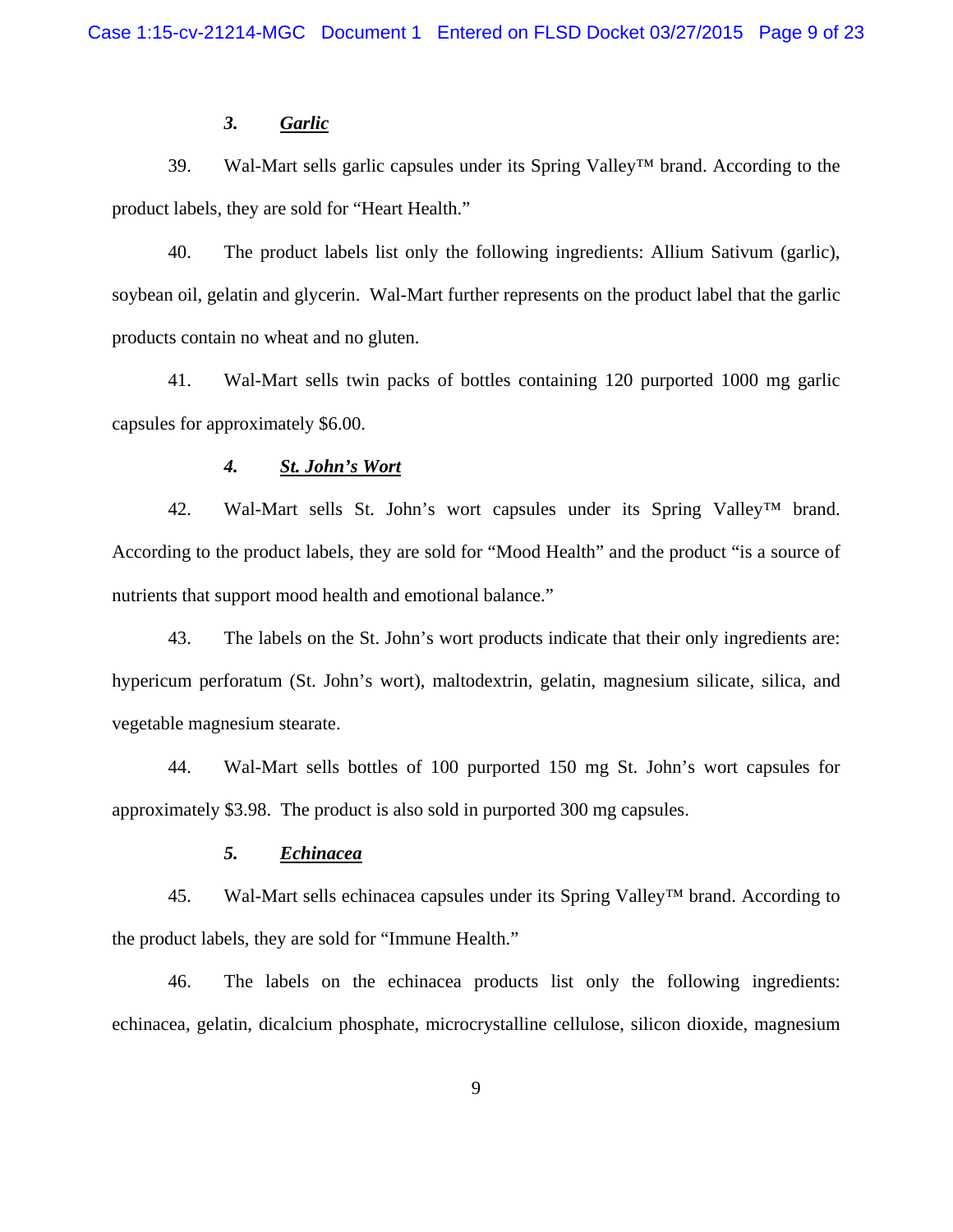stearate, and stearic acid.

47. Wal-Mart sells bottles of 150 purported 100 mg echinacea capsules sells for approximately \$9.44.

#### *6. Ginseng*

48. Wal-Mart sells ginseng capsules under its Spring Valley™ brand. According to the product labels, they are sold for "General Wellness."

49. The labels on the ginseng products list only the following ingredients: ginseng, maltodextrin, gelatin, cellulose, silica, and vegetable magnesium stearate. The labels further provide that the products contain no gluten and no wheat.

50. A bottle of 60 purported 100 mg ginseng capsules sells for approximately \$4.50. A 150-capsule bottle sells for approximately \$9.44.

#### **D. Wal-Mart's Bait and Switch**

51. In 2015, the Office of the Attorney General of New York conducted an investigation of Wal-Mart's practices with respect to the mislabeling and contamination of Wal-Mart's Spring Valley™ Dietary Supplements.

52. The investigation included a DNA barcode analysis of six Wal-Mart Spring Valley™ products: gingko biloba, St. John's wort, ginseng, garlic, echinacea and saw palmetto.

53. The results showed that only four percent (4%) of ninety tests yielded DNA for plants consistent with the product label. Even those tests which produced positive results revealed that the listed ingredients did not predominate. More than half of the tests (56%) yielded no plant DNA at all.

54. With respect to the testing of Wal-Mart's Spring Valley™ gingko biloba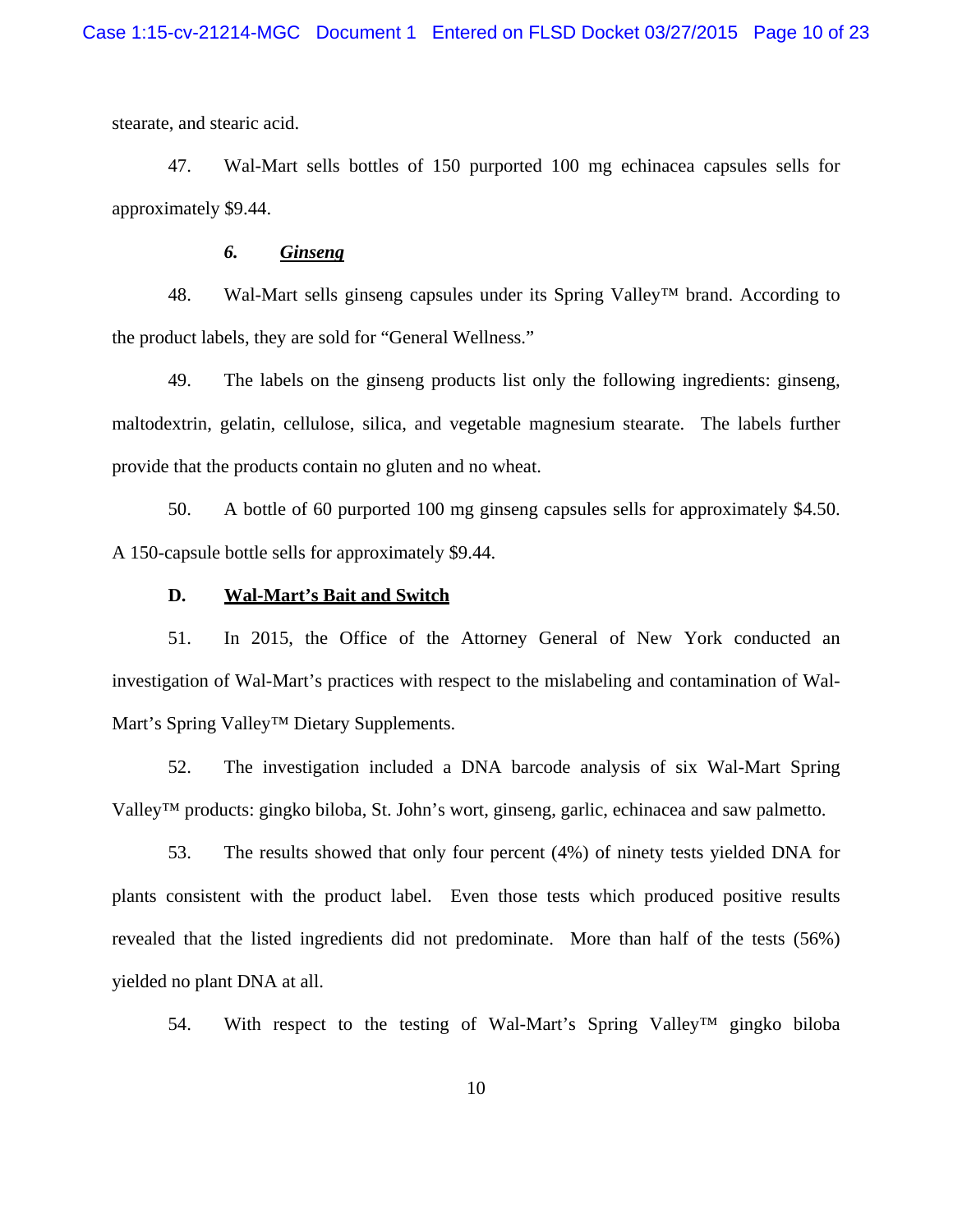products, *no gingko biloba DNA was identified.* Despite Wal-Mart's representation on the product label that the products contain no wheat or gluten, several of the gingko biloba tests revealed *the presence of wheat.* Some of the tests revealed the presence of other filler ingredients, while other tests revealed no plant DNA whatsoever.

55. With respect to the testing of Wal-Mart's Spring Valley™ ginseng products, *no ginseng DNA was identified.* Despite Wal-Mart's representation on the product label that the products contain no wheat or gluten, one or more of the tests revealed *the presence of wheat.*  Some of the tests revealed the presence of other filler ingredients, while other tests revealed no plant DNA whatsoever.

56. With respect to the testing of Wal-Mart's Spring Valley™ echinacea products, *no echinacea DNA was identified.* In fact, the fifteen tests identified no plant genetic material whatsoever.

57. With respect to the testing of Wal-Mart's Spring Valley™ garlic products, *no garlic DNA was identified in fourteen of the fifteen tests.* Moreover, the one test that did indicate the presence of garlic also showed that the ingredient did not predominate. Despite Wal-Mart's representation on the product label that the products contain no wheat or gluten, one or more of the tests revealed *the presence of wheat.* Some of the tests revealed the presence of other filler ingredients, while ten of the tests revealed no genetic material whatsoever.

58. With respect to the testing of Wal-Mart's Spring Valley™ saw palmetto products, *no saw palmetto DNA was identified in twelve of the fifteen tests.* Moreover, tests that did indicate the presence of saw palmetto also showed that the ingredient did not predominate. Some of the tests revealed the presence of other filler ingredients including allium (garlic), while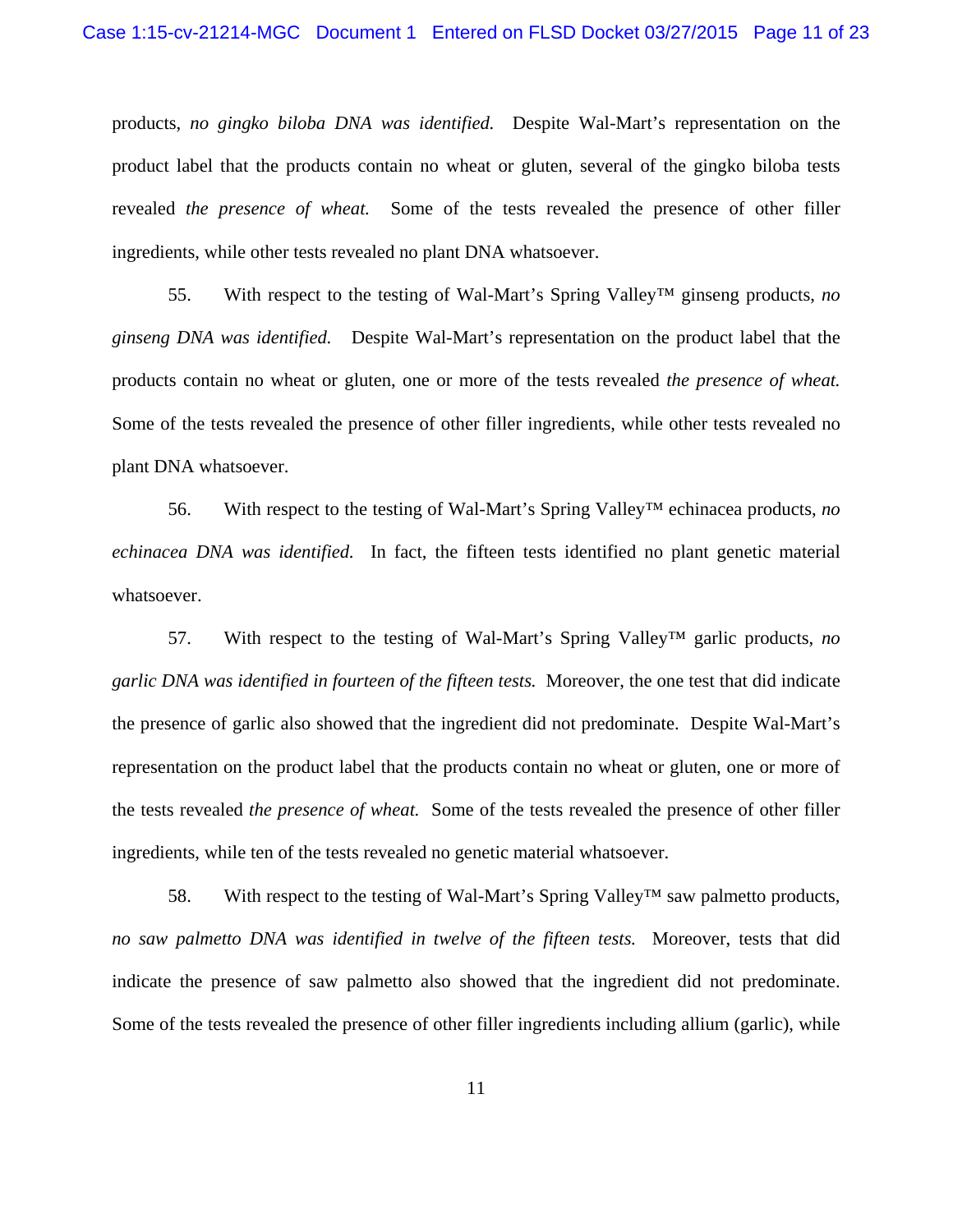four of the tests revealed no plant DNA whatsoever.

59. Incredibly, the results revealed that a consumer would be three times more likely to receive garlic by purchasing Wal-Mart's Spring Valley™ saw palmetto product than she would be by purchasing Wal-Mart's Spring Valley™ garlic product.

60. On February 2, 2015, the Office of the Attorney General of the State of New York issued a letter to Wal-Mart's President and CEO, Doug McMillon demanding that Wal-Mart "cease and desist engaging in the sale of adulterated and/or mislabeled herbal dietary supplements" and to immediately stop the sale of certain lots of the Mislabeled Products. A copy of the Attorney General's letter is annexed hereto as **Exhibit "A."**

61. In connection with the action, New York Attorney General Eric Schneiderman said:

> This investigation makes one thing abundantly clear: the old adage 'buyer beware' may be especially true for consumers of herbal supplements . . . The DNA test results seem to confirm longstanding questions about the herbal supplement industry. Mislabeling, contamination, and false advertising are illegal. They also pose unacceptable risks to New York families-especially those with allergies to hidden ingredients. At the end of the day, American corporations must step up to the plate and ensure that their customers are getting what they pay for, especially when it involves promises of good health.

62. Dr. Arthur P. Grollman, Professor of Pharmacological Sciences at Stonybrook

University, praised the study's methodology, noting, "[t]his study undertaken by Attorney General Schneiderman's office is a well-controlled, scientifically-based documentation of the outrageous degree of adulteration in the herbal supplement industry."

63. Wal-Mart has continued to sell other lots of the Mislabeled Products, which upon information and belief, remain available online and at Wal-Mart locations throughout the United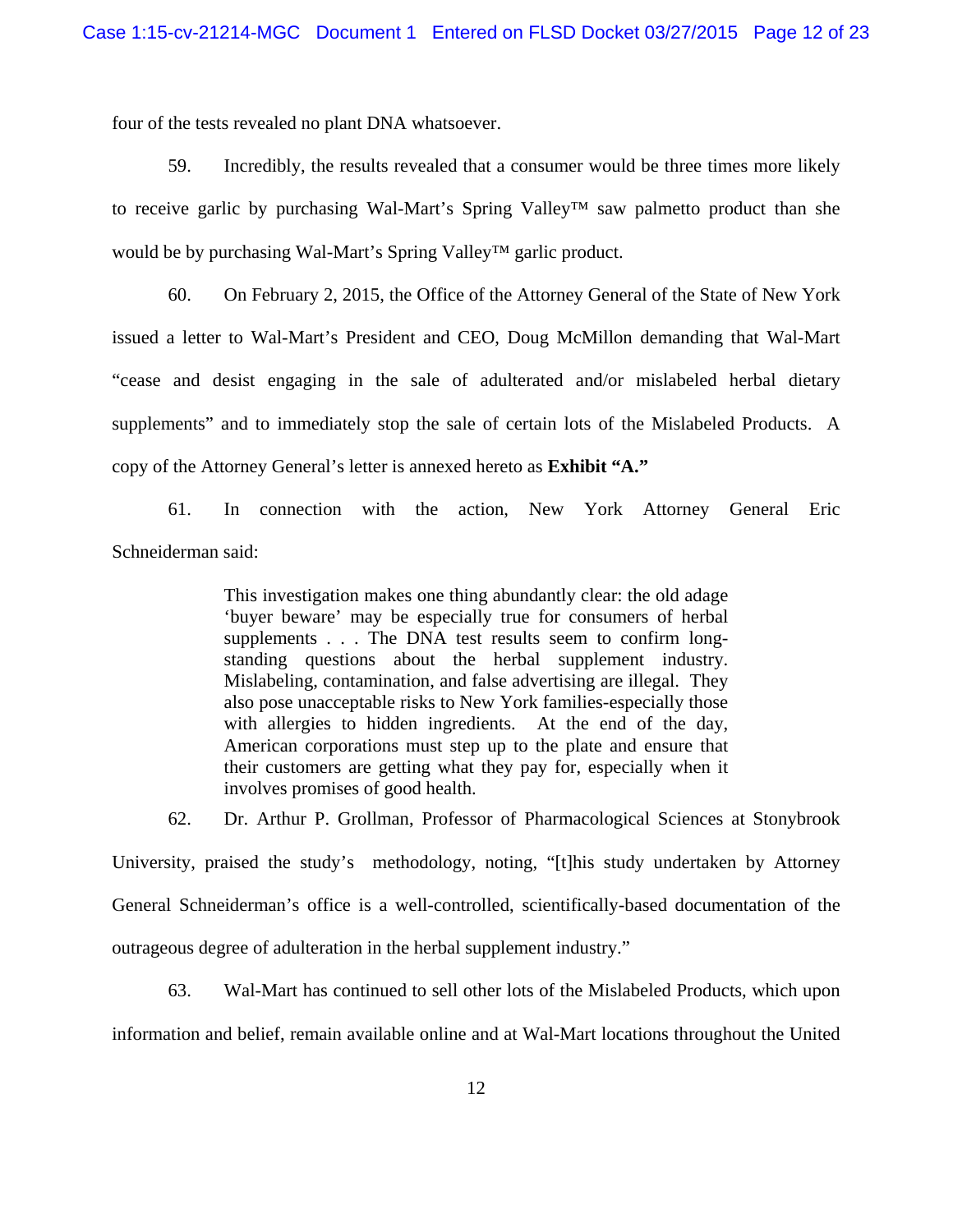States including Florida.

#### **V. CLASS ACTION ALLEGATIONS**

64. Pursuant to Federal Rule of Civil Procedure 23, Plaintiffs brings this action for themselves and on behalf of a class defined as:

> All natural persons residing in the State of Florida who after March 27, 2011, purchased one or more of the Mislabeled Products for personal use and not for resale.

65. Specifically excluded from the Class are: (a) all federal court judges who preside over this case and their spouses; (b) all persons who elect to exclude themselves from the Class; (c) all persons who have previously executed and delivered to Defendants releases for all of their Class claims; and (d) Defendants' employees, officers, directors, agents, and representatives and their family members.

#### **A. Rule 23(a) Prerequisites**

66. **Numerosity.** Wal-Mart sells the Mislabeled Products online and in its retail stores across the United States. Plaintiff estimates that there are thousands if not hundreds of thousands of prospective class members in the State of Florida. Accordingly, members of the Class are so numerous that their individual joinder herein is impracticable. The precise number of Class members and their identities are unknown to Plaintiff at this time but may be determined through discovery. Class members may be notified of the pendency of this action by mail and/or publication through the distribution records of Wal-Mart.

67. **Commonality.** Common questions of law and fact predominate over individual issues. There is a well-defined community of interest in the questions of law and fact involved affecting members of the Class. The questions of law and fact common to the Class predominate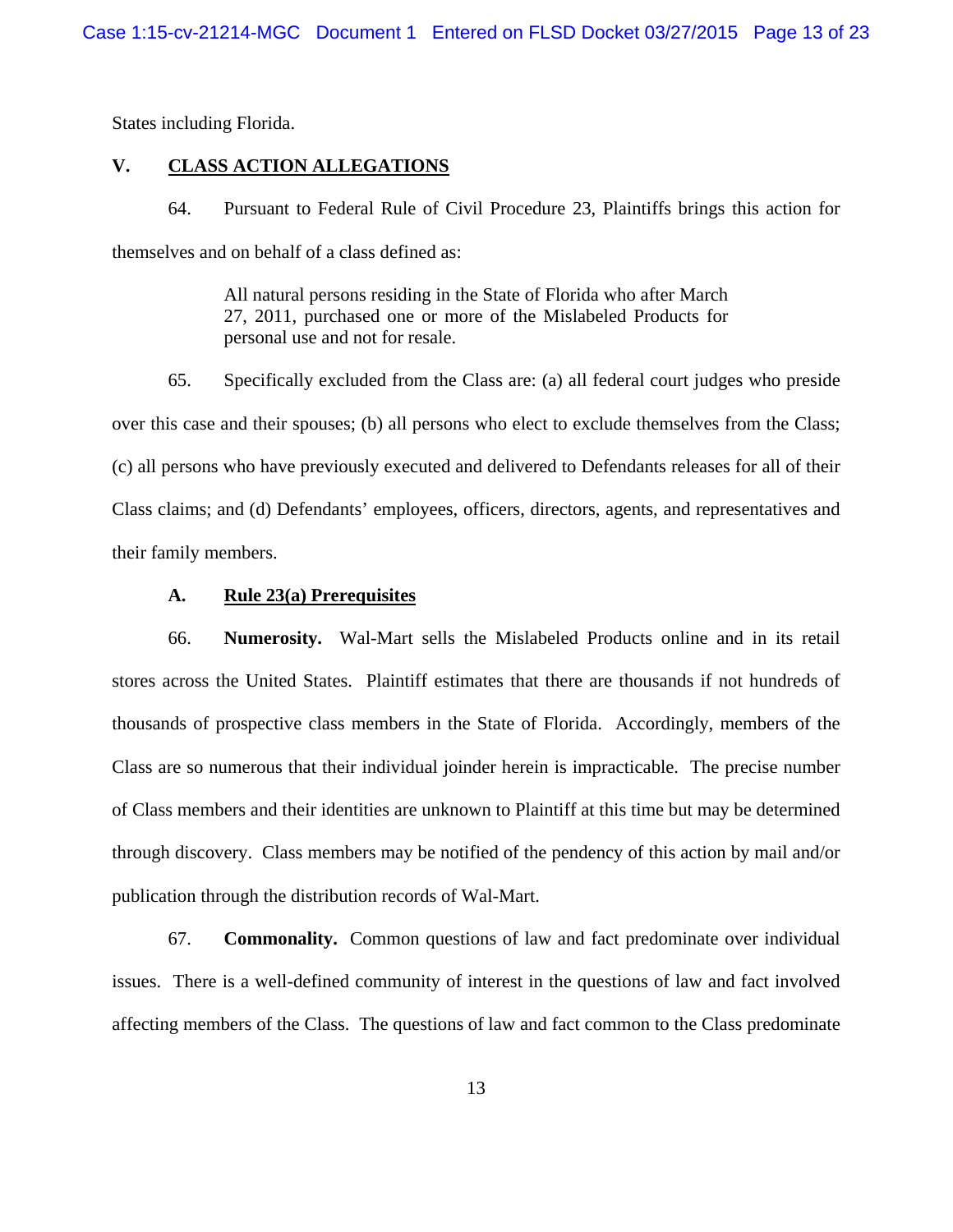over questions affecting only individual Class members, and include, but are not limited to, the

following:

- a. Whether the Mislabeled Products actually contain the ingredients indicated on the product labels;
- b. Whether the Mislabeled Products actually contain the ingredients indicated on the product labels in the concentrations indicated on the product labels;
- c. Whether Defendants' deceptive conduct regarding the Mislabeled Products' ingredients and/or amount of ingredients would deceive an objective consumer acting reasonably in the circumstances;
- d. Whether Defendants' uniform representations and omissions constituted deceptive acts in violation of FDUTPA;
- e. Whether Defendants' sale and marketing of the Mislabeled Products constituted an unfair practice in violation of FDUTPA;
- f. Whether Defendants' uniform advertisements (product packaging) violated Florida's Misleading Advertising Law, Fla. Stat. 817.41;
- g. Whether Defendants' purported violation of Florida's Misleading Advertising Law constitutes a *per se* violation of FDUTPA;
- h. Whether Plaintiff and the Class Members are entitled to damages, and what is the proper measure of Plaintiff's and the Class Members' loss;
- i. Whether Plaintiff and the Class Members are entitled to an award of punitive damages; and
- j. Whether Plaintiff and the Class Members are entitled to injunctive relief, and if so, the nature of that relief.

68. **Typicality.** Plaintiff's claims are typical of the other Class Members' claims. As described above, Defendants engage in a pervasive advertising scheme, including most importantly the use of common and uniform product packaging, resulting in substantially uniform misrepresentation and/or omissions regarding the ingredients (and/or amounts thereof) in the Mislabeled Products (misrepresentation), and the failure to disclose the actual ingredients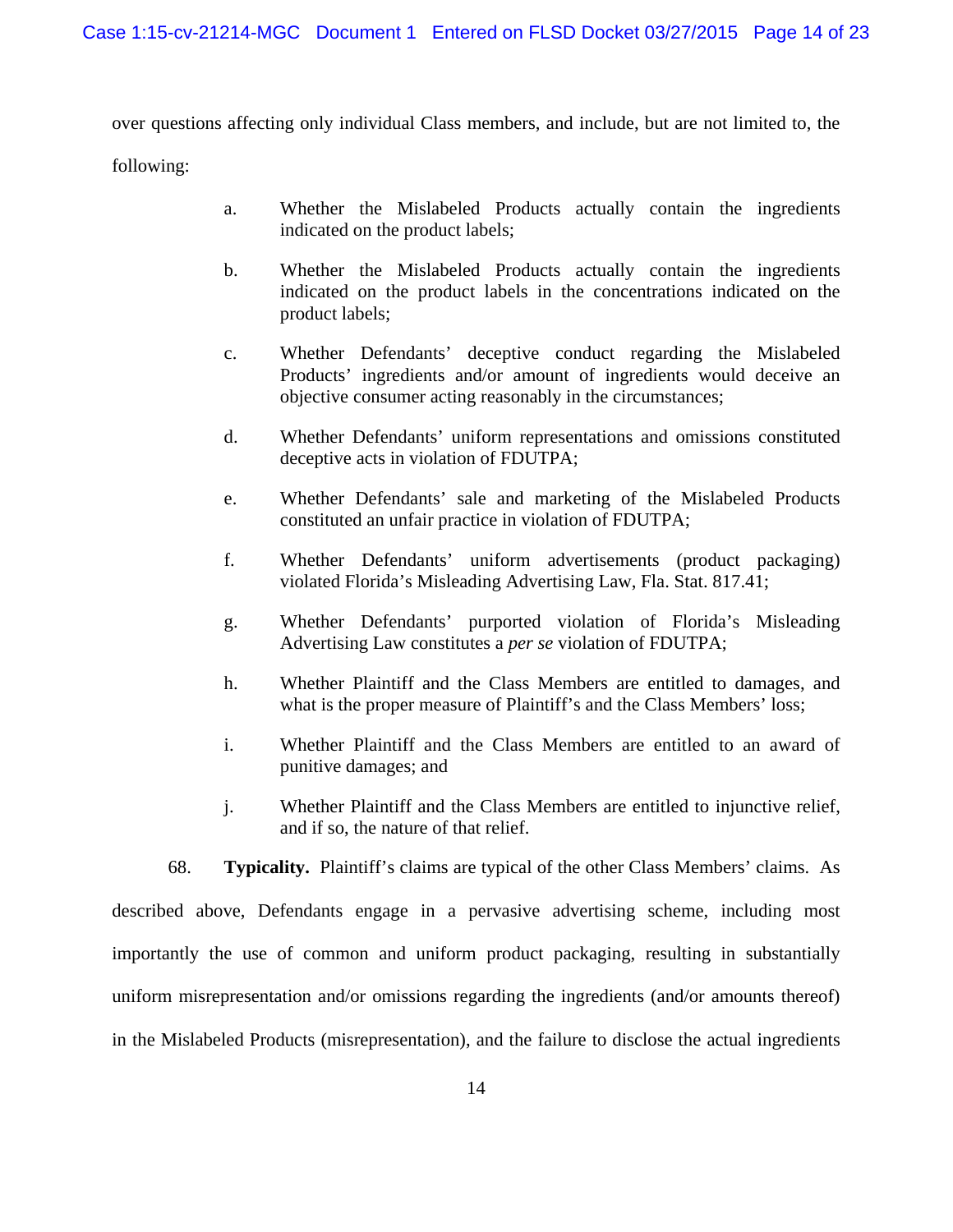(or amounts thereof) in the Mislabeled Products (omission).

69. **Adequacy.** Plaintiff is an adequate representative of the Class because she fits within the class definition and her interests do not conflict with the interests of the members of the Class she seeks to represent. Plaintiff will prosecute this action vigorously for the benefit of the entire Class. Plaintiff is represented by experienced and able attorneys. Class counsel have litigated numerous class actions and complex cases, and Plaintiff's counsel intend to prosecute this action vigorously for the benefit of the entire Class. Plaintiff and class counsel can and will fairly and adequately protect the interests of all of the members of the Class.

#### **B. Rule 23(b) Prerequisites**

70. Questions of law and fact common to the Class predominate over questions affecting only individual Members, and a class action is superior to other available methods for fair and efficient adjudication of the controversy. The damages sought by each member are such that individual prosecution would prove burdensome and expensive given the complex and extensive litigation necessitated by Defendants' conduct. It would be virtually impossible for the members of the Class to effectively redress the wrongs done to them on an individual basis. Even if the members of the Class themselves could afford such individual litigation, it would be an unnecessary burden on the courts.

71. Furthermore, individualized litigation presents a potential for inconsistent or contradictory judgments and increases the delay and expense to all parties and to the court system presented by the legal and factual issues raised by Defendants' conduct. By contrast, the class action device will result in substantial benefits to the litigants and the Court by allowing the Court to resolve numerous individual claims based upon a single set of proof in just one case.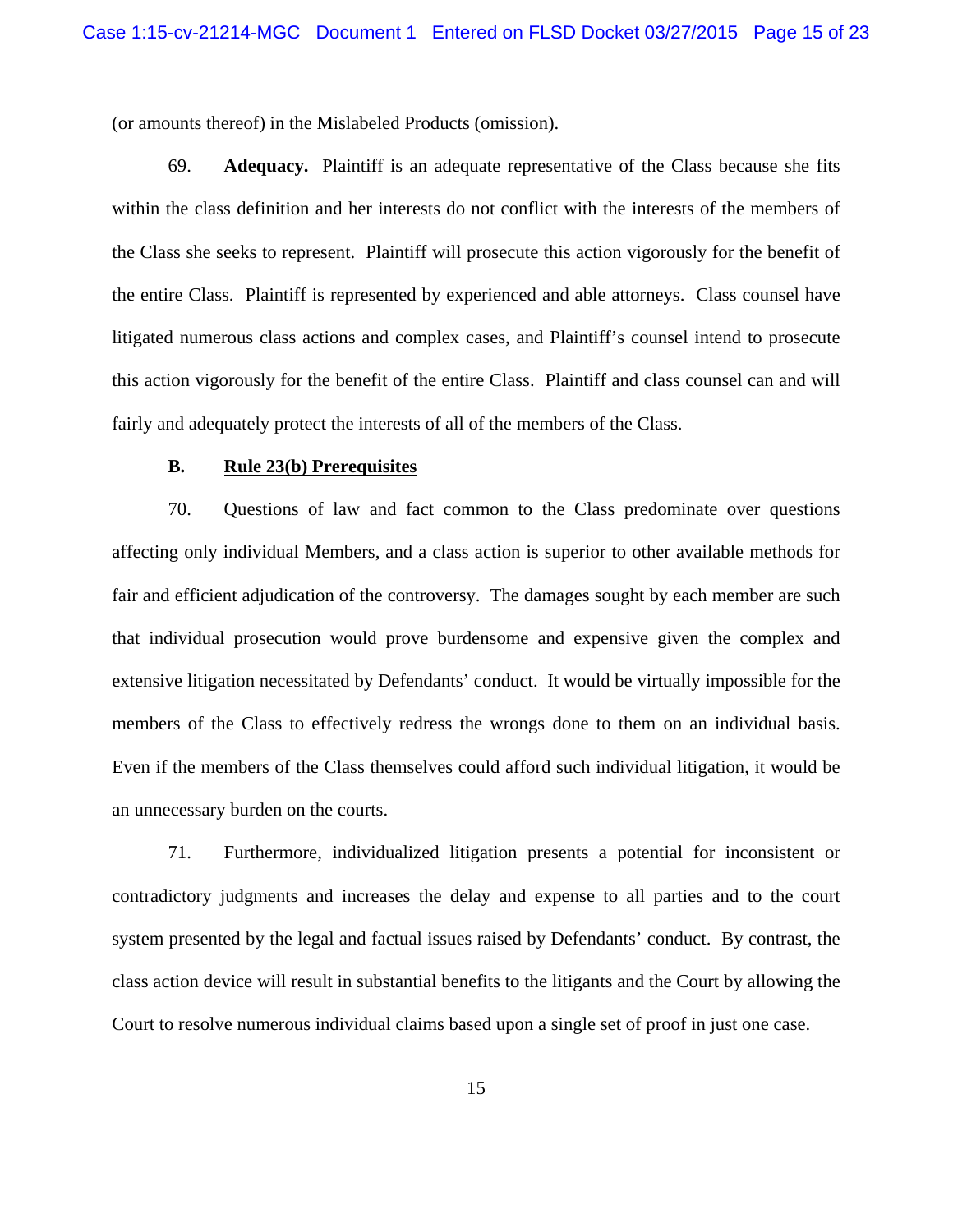Case 1:15-cv-21214-MGC Document 1 Entered on FLSD Docket 03/27/2015 Page 16 of 23

#### **VI. CAUSES OF ACTION**

### **A. First Cause of Action: Violations of Florida's Deceptive and Unfair Trade Practices Act**

72. Plaintiff incorporates by reference each other allegation set forth in this Complaint.

73. Plaintiff and the Class are "consumers" within the meaning of Part II of Chapter 501, Florida Statutes, relating to Florida's Deceptive and Unfair Trade Practices Act ("FDUTPA").

74. Pursuant to FDUTPA, unfair methods of competition, unconscionable acts or practices, and unfair or deceptive acts or practices in the conduct of any trade or commerce are unlawful.

75. Within four years prior to the filing of this complaint and continuing to the present, Defendants, in the course of trade and commerce, engaged in unconscionable, unfair, and/or deceptive acts or practices harming Plaintiff and the Class, as described herein.

76. Plaintiff and the Class Members purchased the Mislabeled Products as part of a consumer transaction.

77. *Violation One: Deceptive Acts.* Defendants violated FDUTPA by engaging in deceptive acts against Plaintiff and the Class. Namely:

a. Defendants' representations and omissions the ingredients in the Mislabeled Products (and/or amounts thereof) are representations and/or omissions that are likely to mislead consumers acting reasonably in the circumstances, to the consumer's detriment.

b. Clearly, reasonable consumers would, as a result of Defendants' misrepresentations and omissions, be misled and believe that the Mislabeled Products contain the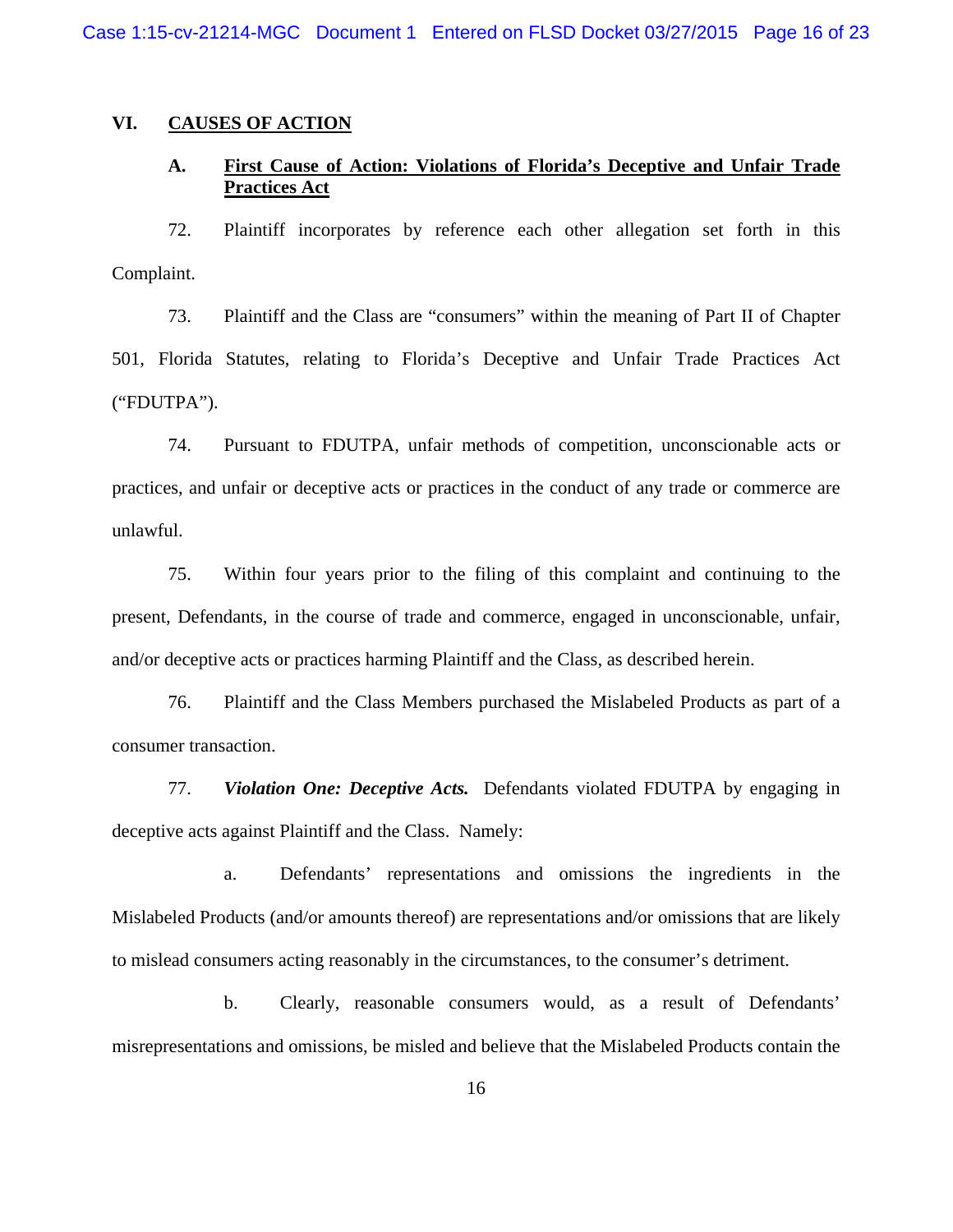ingredients listed on the label and/or amounts of the ingredients listed on the label; neither of which is true.

c. Defendants' affirmations of fact and promises made to Plaintiff and the Class on the Product labels and packaging materials, became part of the basis of the bargain between Wal-Mart and Plaintiff and the Class Members.

d. It is highly probable that these representations and omissions (regarding ingredients and/or amounts thereof) is likely to cause injury to a reasonable consumer, and Defendants' misrepresentations and omissions are likely to mislead consumers.

e. In this case, claims regarding the ingredients and/or amounts thereof were the integral part of Defendant's marketing scheme, and the primary reason consumers purchased their product.

78. *Violation Two: Unfair Practices.* Defendants further violated FDUTPA by engaging in unfair practices against Plaintiff and the Class. Namely:

a. Given the considerable cost of the Mislabeled Products and that their consumers are seeking health benefits, Defendants' sale of the product (which does not contain the ingredients and/or amount of ingredients listed on the label), especially accompanied by the misrepresentations and omissions described herein, is a practice this is immoral, unethical, oppressive, unscrupulous, and/or substantially injurious to consumers.

b. These practices also offend established public policy regarding the protection of consumers.

c. The practices complained of herein are not limited to a single instance but is rather done pervasively and uniformly at all times as against Plaintiff and the Class.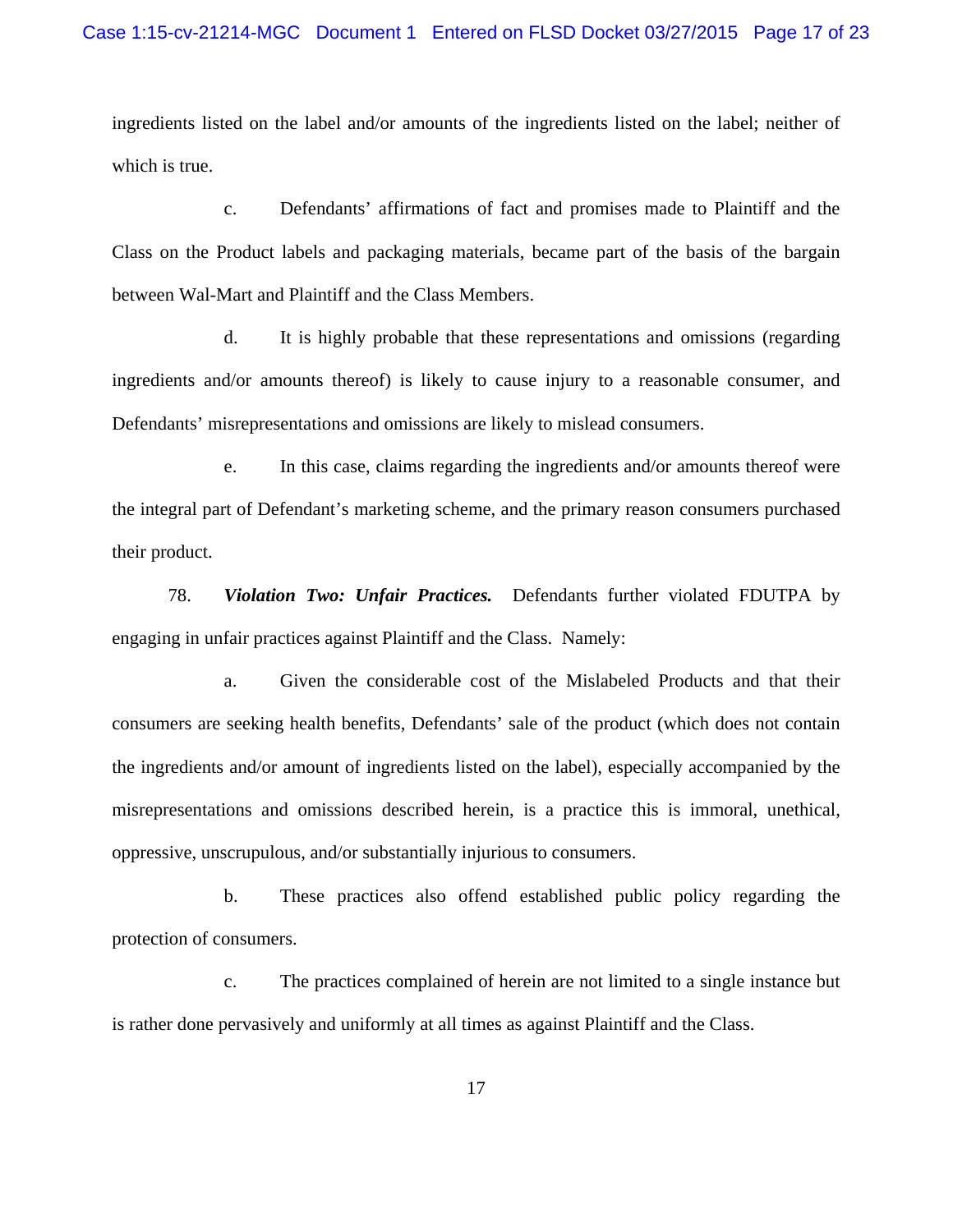79. *Violation Three: Misleading Advertising.* Defendants further violated FDUTPA by violating a "statute…which proscribes unfair methods of competition, or unfair, deceptive, or unconscionable acts or practices." Fla. Stat. 501.203(3)(c). Here, Defendants violated Florida's Misleading Advertising Law (Fla. Stat. 817.41), as described in the "Second Cause of Action" portion of this Complaint.

80. Defendants' misrepresentations, omissions, deceptive acts, unfair practices, and/or violations of other rules or statutes, as described herein as violating FDUTPA, would deceive an objectively reasonable consumer.

81. As a result of Defendants' misrepresentations, omissions, deceptive acts, unfair practices, and/or violations of other rules or statutes, Plaintiff and the Class Members suffered actual damages by losing money. Plaintiff and the Class Members (a) would not have purchased the Mislabeled Products if they had known the truth about those products; (b) they paid for the Mislabeled Products due to the false and misleading labeling (and omissions by the Defendants); and (c) the Mislabeled Products did not have the quality, effectiveness, and/or value as promised. As a result, Plaintiff and the Class have been damaged in the full amount of the purchase price of the Mislabeled Products.

82. As a result of these FDUTPA violations, Plaintiff and the Class Members are entitled to actual damages, attorneys' fees, costs, declaratory relief, and injunctive relief.

#### **B. Second Cause of Action: Misleading Advertising**

83. Plaintiff incorporates by reference each other allegation set forth in this Complaint.

84. Through the misrepresentations and omissions made in Defendants' product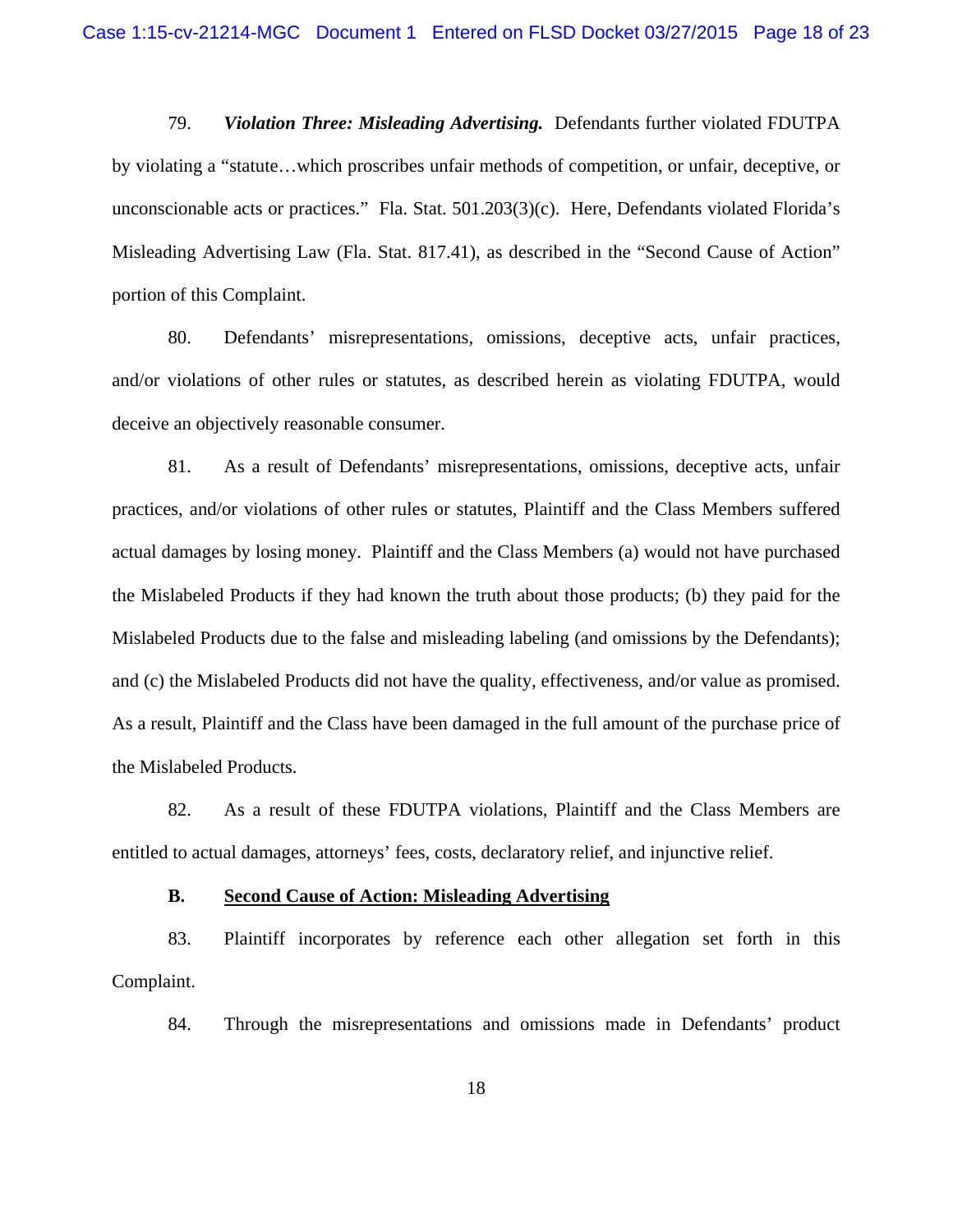packaging regarding the ingredients (and/or the amounts thereof) contained in the Mislabeled Products, Defendants unlawfully disseminated or caused to be made misleading advertisements in Florida, in violation of Fla. Stat. 817.41.

85. Though described above, Plaintiff reiterates the specific circumstances surrounding Defendants' misleading advertising:

a. *Who.* Defendants made (or caused to be made) the material misrepresentations and omissions described herein. Plaintiff is unaware, and therefore unable to identify, the true names and identities of those individuals at Wal-Mart (or at DOES 1-10) who are responsible for the false or misleading advertisements.

b. *What.* As noted above, Defendants' product packaging made material misrepresentations regarding: (1) the ingredients in the Mislabeled Products; (2) the amounts of ingredients in the Mislabeled Products; and (3) (in some instances), that the Mislabeled Product contains no wheat or gluten. Defendants' advertising was further misleading in that it failed to disclose other filler ingredients, including ingredients that were potentially harmful to some consumers.

c. *Where.* The false advertising occurred on Defendants' product packaging which were (upon information and belief) transmitted and/or displayed throughout the State of Florida.

d. *When.* Defendants engaged in the false advertising detailed herein continuously during the Class Period.

e. *Why.* Defendants made the false advertisements with the intent to induce Plaintiff and the Class to rely upon them and purchase the Mislabeled Products.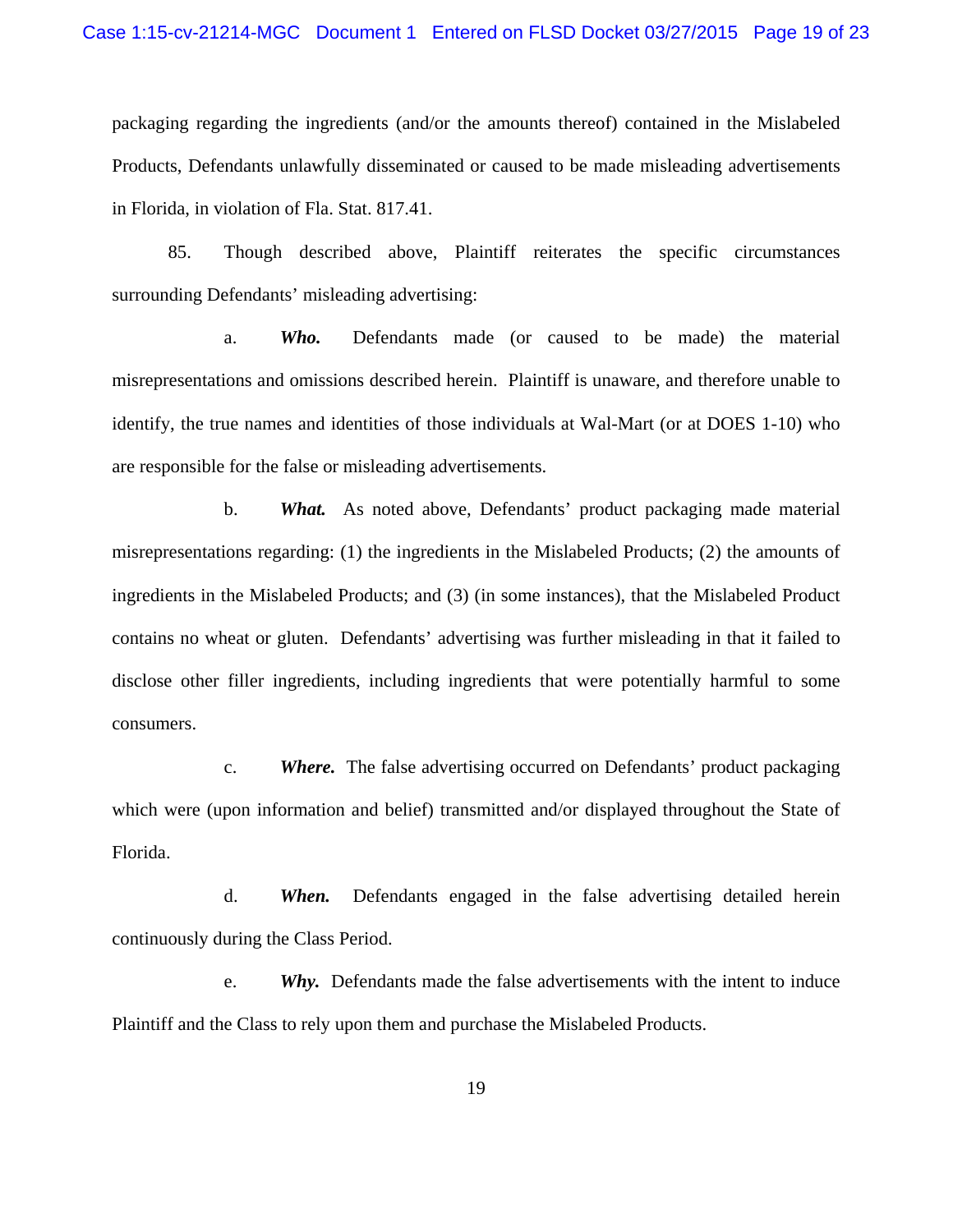86. The misrepresentations and omissions as to the Mislabeled Products' ingredients (and/or amounts thereof) are material to Plaintiff, the Class Members, and average consumers.

87. Defendants knew or should have known (through the exercise of reasonable care or investigation) that the advertisements were false, untrue, or misleading.

88. Defendants' misrepresentations and omissions were designed and intended, either directly or indirectly, for obtaining money from Plaintiff and the Class Members under false pretenses by inducing them to purchase Defendants' Mislabeled Products. Defendants intended that the representation would induce Plaintiff and the Class Members to rely upon it and purchase Defendants' Mislabeled Products.

89. Plaintiff and the Class Members relied to their detriment on Defendants' false advertising, by purchasing a product that they would not otherwise have purchased.

90. Plaintiff and the Class Members suffered injury in justifiable reliance on Defendants' false advertising; namely they lost money by purchasing a product that they would not otherwise (but for the false advertising) have purchased.

91. Pursuant to Fla. Stat. 817.41, Plaintiff and the Class Members are entitled to costs, reasonable attorney's fees, actual damages, and punitive damages

92. Punitive damages are appropriate here, given (upon information and belief) that Defendants knowingly misled consumers including Plaintiff and the Class and engaged in the willful, wanton, and/or reckless conduct described herein. Here, Defendants engaged in intentional misconduct (or alternatively, gross negligence) as to the misrepresentations and omissions concerning the Mislabeled Products' ingredients (and/or the amounts thereof) that form the heart of Plaintiff's claims.

20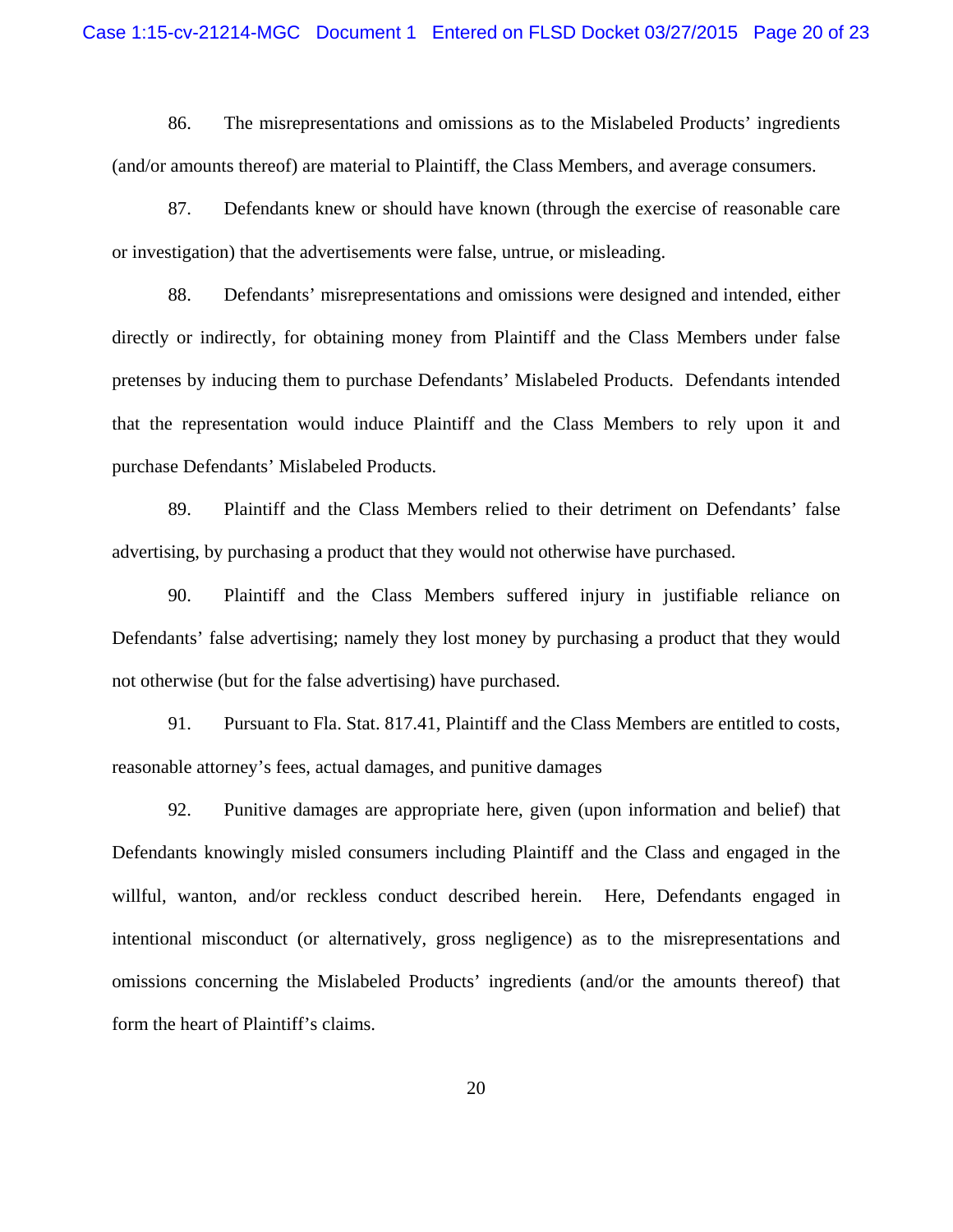#### **C. Third Cause of Action: Unjust Enrichment**

93. Plaintiff incorporates by reference each other allegation set forth in this Complaint.

94. At all relevant times, Defendants promoted, marketed, and/or sold the Mislabeled Products.

95. Plaintiff and Members of the Class conferred upon Defendants non-gratuitous payments for the Mislabeled Products.

96. Defendants in turn accepted and/or retained the non-gratuitous benefits conferred upon them by Plaintiff and the Class, aware that as a result of Defendants' deceptive statements / omissions, Plaintiff and the Class were not receiving products of the quality, nature, fitness or value that had been represented by Defendants and reasonable consumers would have expected.

97. Defendants profited from their unlawful, unfair, misleading, and/or deceptive practices and advertising at the expense of Plaintiff and the Class, under circumstances in which it would be unjust for Defendants to retain said benefit.

98. Because Defendants' retention of the non-gratuitous benefits conferred by Plaintiff and the Class is unjust in inequitable, Plaintiff and the Class are entitled to, and hereby seek disgorgement and restitution of Defendants' wrongful profits, revenue, and benefits in a manner established by the Court.

99. As there is no written contract between the parties, Plaintiff and the Class do not have an adequate remedy at law to recover the non-gratuitous benefits conferred on Defendants.

#### **PRAYER FOR RELIEF**

WHEREFORE, Plaintiff seeks judgment in favor of herself and the Class for the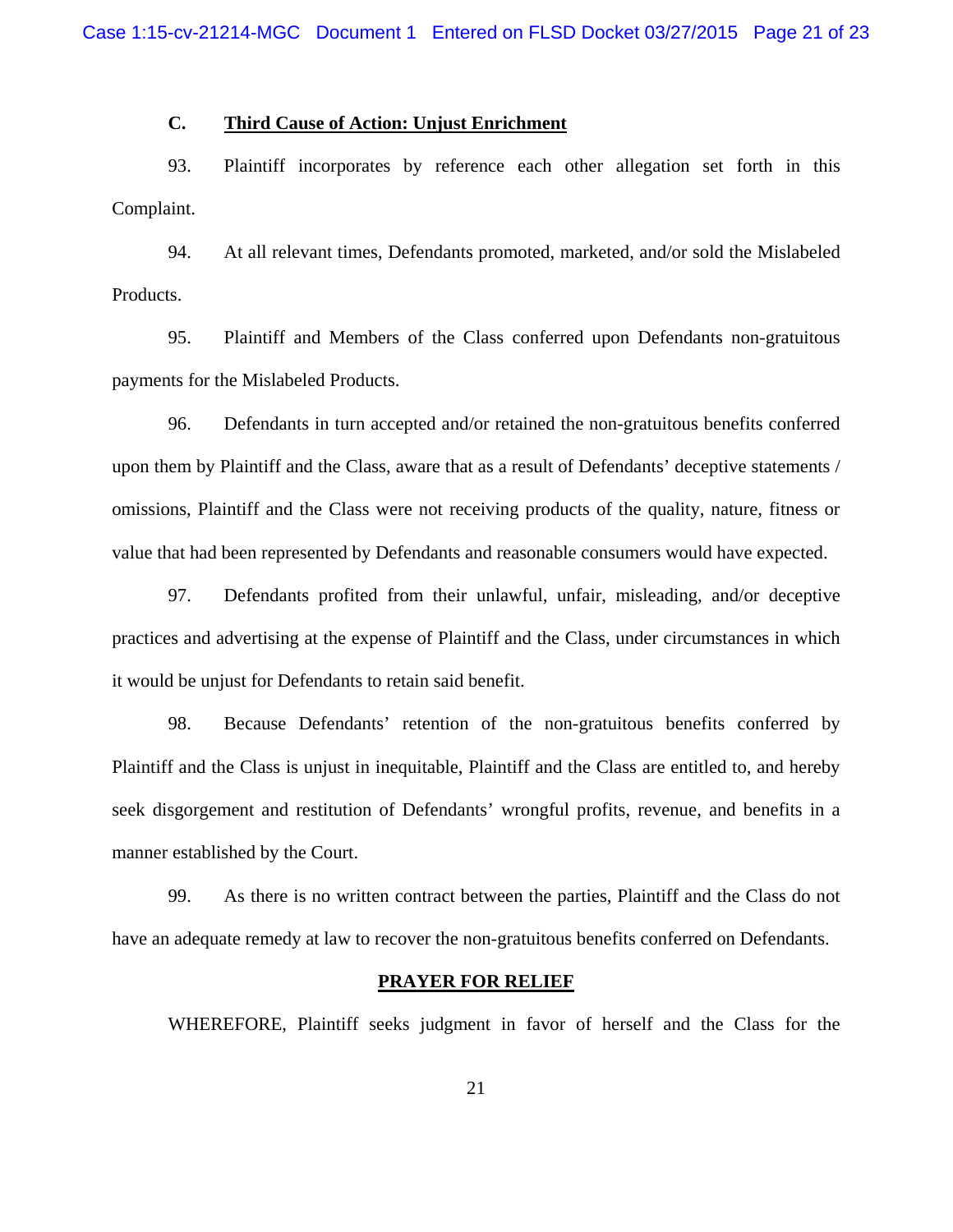following:

- a. That the Court determines that this action may be maintained as a class action under Rule 23 of the Federal Rules of Civil Procedure; that Plaintiff is a proper class representative; and that the best practicable notice of this action be given to members of the Class represented by Plaintiff;
- b. That judgment be entered against Defendants and in favor of Plaintiff and the Class on the Plaintiff's FDUTPA claim, for actual and consequential damages, equitable relief, including restitution and restitutionary disgorgement;
- c. That judgment be entered against Defendants and in favor of Plaintiff and the Class on Plaintiff's Misleading Advertising claim, for actual and punitive damages;
- d. That Defendant be permanently enjoined from its unfair, fraudulent and deceitful activity;
- e. That judgment be entered imposing interest on damages;
- f. That judgment be entered imposing litigation costs and attorneys' fees; and
- g. For all other and further relief, including equitable relief, as this Court may deem necessary and appropriate.

#### **JURY TRIAL DEMANDED**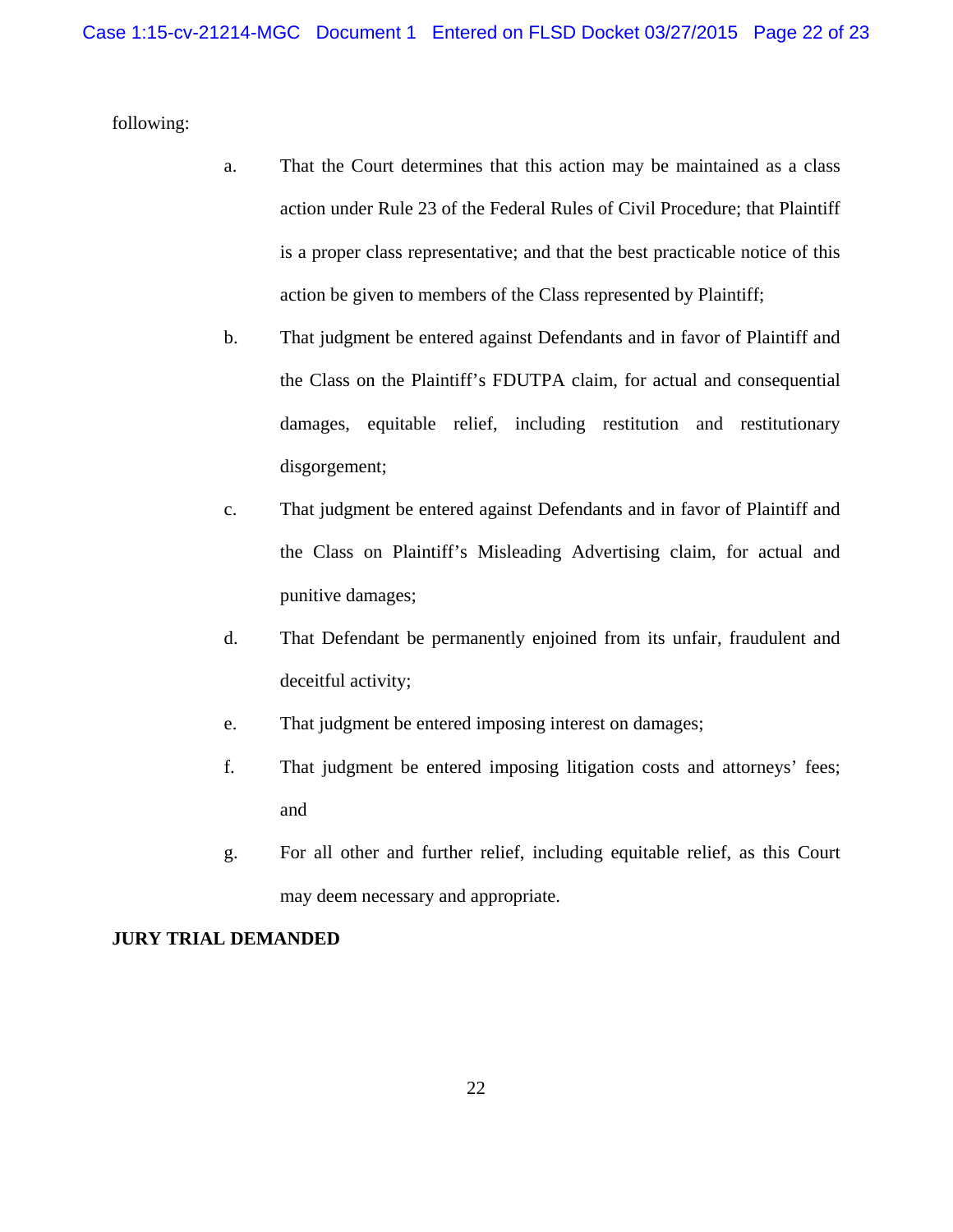March 27, 2015 Respectfully submitted,

#### **KU & MUSSMAN, PA**

By:/s/ Brian T. Ku

 Brian T. Ku, Esq. (Fla. # 610461) brian@kumussman.com Louis Mussman, Esq. (Fla # 597155) louis@kumussman.com M. Ryan Casey, Esq. (*pro hac* forthcoming) ryan@kumussman.com 6001 NW 153rd St., Suite # 100 Miami Lakes, Florida 33014 Tel: (305) 891-1322 Fax: (305) 891-4512

*and*

#### **KANNER & WHITELEY, LLC**

Conlee Whiteley, Esq. (*pro hac* forthcoming) c.whiteley@kanner-law.com John R. Davis, Esq. (*pro hac* forthcoming) j.davis@kanner-law.com 701 Camp Street New Orleans, Louisiana 70130 Tel: (504) 524-5777 Fax: (504) 524-5763

*Attorneys for Plaintiff and the Class*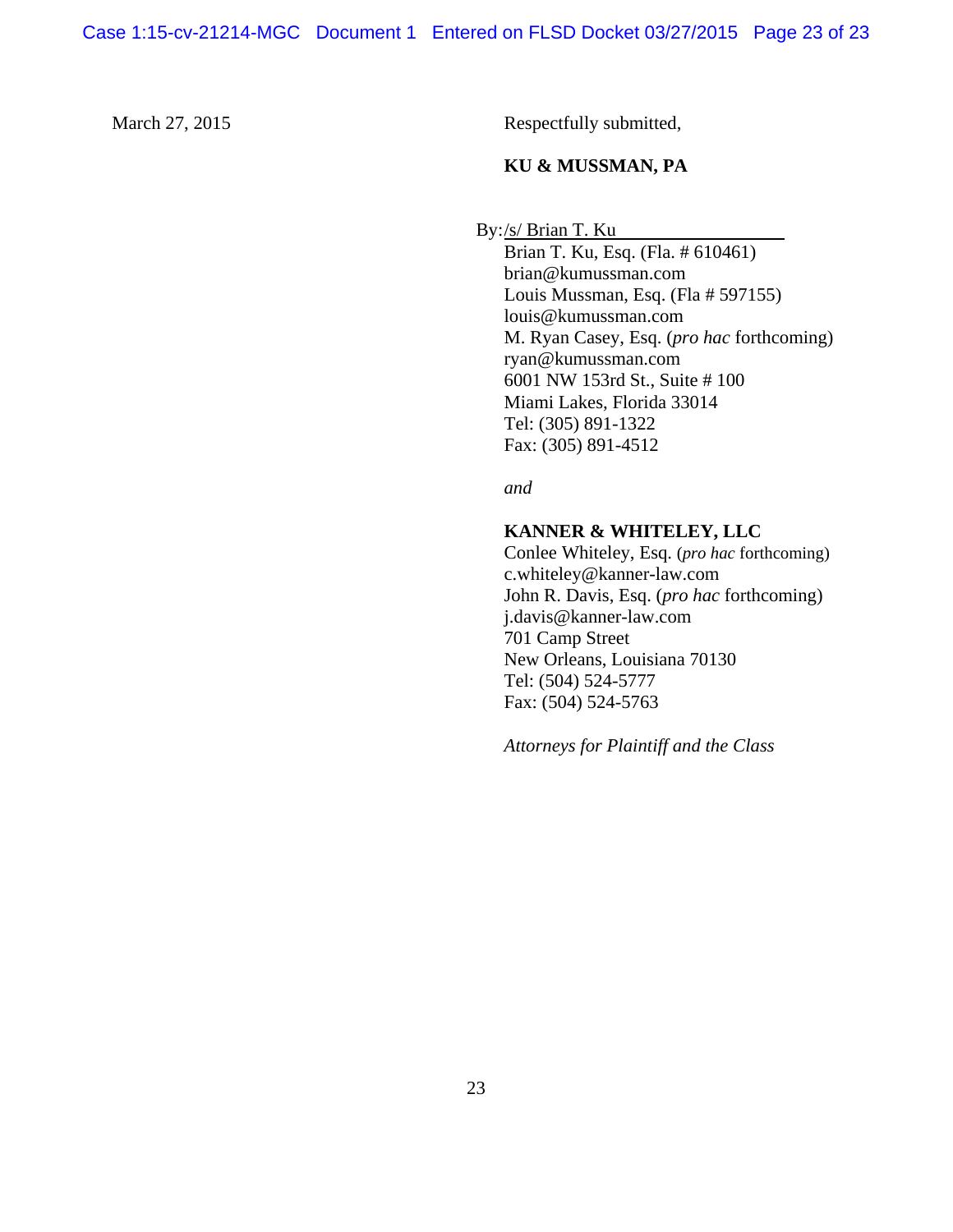### IS 44 (Rev. 1**2, ASC 1:15-CV-21214-MGC** Document 1-1  $\epsilon$  **CNeted ov ExSPIP po**ket 03/27/2015 Page 1 of 1

The JS 44 civil cover sheet and the information contained herein neither replace nor supplement the filing and service of pleadings or other papers as required by law, except as provided by local rules of court. This form,

### **I.** (a) PLAINTIFFS ROSALYND LUGO

# DEFENDANTS WAL-MART STORES, INC.

| (b) County of Residence of First Listed Plaintiff Miami-Dade<br>(EXCEPT IN U.S. PLAINTIFF CASES)                                                                                                                                                                                                                                                                                                                                                                                                                                                                                                                                                                                 |                                                                                                                                                                                                                                                                                                                                                                                                                                                                                                                                                                                                                         |                                                                                                                                                                                                                                                                                                                                                                                                                                                                                                                                                                                                                       | County of Residence of First Listed Defendant Benton, AR<br>(IN U.S. PLAINTIFF CASES ONLY)<br>NOTE:<br>IN LAND CONDEMNATION CASES. USE THE LOCATION OF                                                                                                                                                                                                                                                                |                                                                                                                                                                                                                                                                                                                                                                                                                                                               |                                                                                                                                                                                                                                                                                                                                                                                                                                                                                                                                                                                                                                                                 |  |  |
|----------------------------------------------------------------------------------------------------------------------------------------------------------------------------------------------------------------------------------------------------------------------------------------------------------------------------------------------------------------------------------------------------------------------------------------------------------------------------------------------------------------------------------------------------------------------------------------------------------------------------------------------------------------------------------|-------------------------------------------------------------------------------------------------------------------------------------------------------------------------------------------------------------------------------------------------------------------------------------------------------------------------------------------------------------------------------------------------------------------------------------------------------------------------------------------------------------------------------------------------------------------------------------------------------------------------|-----------------------------------------------------------------------------------------------------------------------------------------------------------------------------------------------------------------------------------------------------------------------------------------------------------------------------------------------------------------------------------------------------------------------------------------------------------------------------------------------------------------------------------------------------------------------------------------------------------------------|-----------------------------------------------------------------------------------------------------------------------------------------------------------------------------------------------------------------------------------------------------------------------------------------------------------------------------------------------------------------------------------------------------------------------|---------------------------------------------------------------------------------------------------------------------------------------------------------------------------------------------------------------------------------------------------------------------------------------------------------------------------------------------------------------------------------------------------------------------------------------------------------------|-----------------------------------------------------------------------------------------------------------------------------------------------------------------------------------------------------------------------------------------------------------------------------------------------------------------------------------------------------------------------------------------------------------------------------------------------------------------------------------------------------------------------------------------------------------------------------------------------------------------------------------------------------------------|--|--|
| (c) Attorneys (Firm Name, Address, and Telephone Number)<br>Ku & Mussman, P.A., 6001 NW 153rd Street, Suite 100<br>Miami Lakes, FL 33014 Tel: (305) 891-1322; Fax: (305) 891-4512                                                                                                                                                                                                                                                                                                                                                                                                                                                                                                |                                                                                                                                                                                                                                                                                                                                                                                                                                                                                                                                                                                                                         |                                                                                                                                                                                                                                                                                                                                                                                                                                                                                                                                                                                                                       | Attorneys (If Known)                                                                                                                                                                                                                                                                                                                                                                                                  | THE TRACT OF LAND INVOLVED.                                                                                                                                                                                                                                                                                                                                                                                                                                   |                                                                                                                                                                                                                                                                                                                                                                                                                                                                                                                                                                                                                                                                 |  |  |
| (d) Check County Where Action Arose: MEMIAMI-DADE NONROE D BROWARD PALM BEACH NARTIN D ST. LUCIE NDIAN RIVER NOKEECHOBEE NIGHLANDS                                                                                                                                                                                                                                                                                                                                                                                                                                                                                                                                               |                                                                                                                                                                                                                                                                                                                                                                                                                                                                                                                                                                                                                         |                                                                                                                                                                                                                                                                                                                                                                                                                                                                                                                                                                                                                       |                                                                                                                                                                                                                                                                                                                                                                                                                       |                                                                                                                                                                                                                                                                                                                                                                                                                                                               |                                                                                                                                                                                                                                                                                                                                                                                                                                                                                                                                                                                                                                                                 |  |  |
| <b>II. BASIS OF JURISDICTION</b>                                                                                                                                                                                                                                                                                                                                                                                                                                                                                                                                                                                                                                                 | (Place an "X" in One Box Only)                                                                                                                                                                                                                                                                                                                                                                                                                                                                                                                                                                                          |                                                                                                                                                                                                                                                                                                                                                                                                                                                                                                                                                                                                                       | (For Diversity Cases Only)                                                                                                                                                                                                                                                                                                                                                                                            |                                                                                                                                                                                                                                                                                                                                                                                                                                                               | <b>III. CITIZENSHIP OF PRINCIPAL PARTIES</b> (Place an "X" in One Box for Plaintiff)<br>and One Box for Defendant)                                                                                                                                                                                                                                                                                                                                                                                                                                                                                                                                              |  |  |
| $\Box$ 1 U.S. Government<br>Plaintiff                                                                                                                                                                                                                                                                                                                                                                                                                                                                                                                                                                                                                                            | $\Box$ 3<br><b>Federal Question</b><br>(U.S. Government Not a Party)                                                                                                                                                                                                                                                                                                                                                                                                                                                                                                                                                    |                                                                                                                                                                                                                                                                                                                                                                                                                                                                                                                                                                                                                       | <b>PTF</b><br>Citizen of This State<br>$\Box$ 1                                                                                                                                                                                                                                                                                                                                                                       | <b>DEF</b><br>Incorporated or Principal Place<br>$\Box$ 1<br>of Business In This State                                                                                                                                                                                                                                                                                                                                                                        | PTF DEF<br>$\Box$ 4<br>$\Box$ 4                                                                                                                                                                                                                                                                                                                                                                                                                                                                                                                                                                                                                                 |  |  |
| $\Box$ 2 U.S. Government<br>Defendant                                                                                                                                                                                                                                                                                                                                                                                                                                                                                                                                                                                                                                            | $\mathbb{Z}$ <sup>4</sup>                                                                                                                                                                                                                                                                                                                                                                                                                                                                                                                                                                                               | Diversity<br>(Indicate Citizenship of Parties in Item III)                                                                                                                                                                                                                                                                                                                                                                                                                                                                                                                                                            | Citizen of Another State<br>$\Box$ 2                                                                                                                                                                                                                                                                                                                                                                                  | Incorporated and Principal Place<br>$\Box$ 2<br>of Business In Another State                                                                                                                                                                                                                                                                                                                                                                                  | $\Box$ 5<br>$\sqrt{2}$ 5                                                                                                                                                                                                                                                                                                                                                                                                                                                                                                                                                                                                                                        |  |  |
|                                                                                                                                                                                                                                                                                                                                                                                                                                                                                                                                                                                                                                                                                  |                                                                                                                                                                                                                                                                                                                                                                                                                                                                                                                                                                                                                         |                                                                                                                                                                                                                                                                                                                                                                                                                                                                                                                                                                                                                       | Citizen or Subject of a<br>$\Box$ 3<br>Foreign Country                                                                                                                                                                                                                                                                                                                                                                | Foreign Nation<br>П<br>3                                                                                                                                                                                                                                                                                                                                                                                                                                      | $\Box$ 6<br>П<br>- 6                                                                                                                                                                                                                                                                                                                                                                                                                                                                                                                                                                                                                                            |  |  |
| <b>IV. NATURE OF SUIT</b>                                                                                                                                                                                                                                                                                                                                                                                                                                                                                                                                                                                                                                                        | (Place an "X" in One Box Only)                                                                                                                                                                                                                                                                                                                                                                                                                                                                                                                                                                                          |                                                                                                                                                                                                                                                                                                                                                                                                                                                                                                                                                                                                                       |                                                                                                                                                                                                                                                                                                                                                                                                                       |                                                                                                                                                                                                                                                                                                                                                                                                                                                               |                                                                                                                                                                                                                                                                                                                                                                                                                                                                                                                                                                                                                                                                 |  |  |
| <b>CONTRACT</b>                                                                                                                                                                                                                                                                                                                                                                                                                                                                                                                                                                                                                                                                  |                                                                                                                                                                                                                                                                                                                                                                                                                                                                                                                                                                                                                         | <b>TORTS</b>                                                                                                                                                                                                                                                                                                                                                                                                                                                                                                                                                                                                          | <b>FORFEITURE/PENALTY</b>                                                                                                                                                                                                                                                                                                                                                                                             | <b>BANKRUPTCY</b>                                                                                                                                                                                                                                                                                                                                                                                                                                             | <b>OTHER STATUTES</b>                                                                                                                                                                                                                                                                                                                                                                                                                                                                                                                                                                                                                                           |  |  |
| $\Box$ 110 Insurance<br>$\Box$ 120 Marine<br>130 Miller Act<br>$\Box$ 140 Negotiable Instrument<br>$\Box$ 150 Recovery of Overpayment<br>& Enforcement of Judgment<br>151 Medicare Act<br>$\Box$ 152 Recovery of Defaulted<br><b>Student Loans</b><br>(Excl. Veterans)<br>$\Box$ 153 Recovery of Overpayment<br>of Veteran's Benefits<br>□ 160 Stockholders' Suits<br>□ 190 Other Contract<br>□ 195 Contract Product Liability<br>$\Box$ 196 Franchise<br><b>REAL PROPERTY</b><br>210 Land Condemnation<br>ш<br>220 Foreclosure<br>□<br>$\Box$ 230 Rent Lease & Ejectment<br>$\Box$ 240 Torts to Land<br>$\Box$ 245 Tort Product Liability<br>$\Box$ 290 All Other Real Property | PERSONAL INJURY<br>$\Box$ 310 Airplane<br>$\Box$ 315 Airplane Product<br>Liability<br>$\Box$ 320 Assault, Libel &<br>Slander<br>330 Federal Employers'<br>Liability<br>□ 340 Marine<br>345 Marine Product<br>Liability<br>□ 350 Motor Vehicle<br>□ 355 Motor Vehicle<br>Product Liability<br>360 Other Personal<br>Injury<br>$\Box$ 362 Personal Injury -<br>Med. Malpractice<br><b>CIVIL RIGHTS</b><br>$\Box$ 440 Other Civil Rights<br>$\Box$ 441 Voting<br>$\Box$ 442 Employment<br>$\square$ 443 Housing/<br>Accommodations<br>$\Box$ 445 Amer. w/Disabilities<br>Employment<br>446 Amer. w/Disabilities -<br>Other | PERSONAL INJURY<br>$\Box$ 365 Personal Injury -<br>Product Liability<br>367 Health Care/<br>Pharmaceutical<br>Personal Injury<br>Product Liability<br>368 Asbestos Personal<br><b>Injury Product</b><br>Liability<br>PERSONAL PROPERTY<br>370 Other Fraud<br>□<br>371 Truth in Lending<br>380 Other Personal<br>Property Damage<br>385 Property Damage<br>Product Liability<br>PRISONER PETITIONS<br><b>Habeas Corpus:</b><br>$\Box$ 463 Alien Detainee<br>510 Motions to Vacate<br>Sentence<br>$\Box$<br>Other:<br>$\Box$ 530 General<br>$\Box$ 535 Death Penalty<br>$\Box$ 540 Mandamus & Other<br>550 Civil Rights | □ 625 Drug Related Seizure<br>of Property 21 USC 881<br>$\Box$ 690 Other<br><b>LABOR</b><br>710 Fair Labor Standards<br>Act<br>720 Labor/Mgmt. Relations<br>740 Railway Labor Act<br>$\Box$ 751 Family and Medical<br>Leave Act<br>$\Box$ 790 Other Labor Litigation<br>$\Box$ 791 Empl. Ret. Inc.<br>Security Act<br><b>IMMIGRATION</b><br>462 Naturalization Application<br>$\Box$ 465 Other Immigration<br>Actions | $\Box$ 422 Appeal 28 USC 158<br>$\Box$ 423 Withdrawal<br>28 USC 157<br><b>PROPERTY RIGHTS</b><br>$\Box$ 820 Copyrights<br>830 Patent<br>□ 840 Trademark<br><b>SOCIAL SECURITY</b><br>$\Box$ 861 HIA (1395ff)<br>$\Box$ 862 Black Lung (923)<br>$\Box$ 863 DIWC/DIWW (405(g))<br>$\Box$ 864 SSID Title XVI<br>$\Box$ 865 RSI (405(g))<br><b>FEDERAL TAX SUITS</b><br>□ 870 Taxes (U.S. Plaintiff<br>or Defendant)<br>$\Box$ 871 IRS—Third Party 26<br>USC 7609 | 375 False Claims Act<br>$\Box$ 400 State Reapportionment<br>$\Box$ 410 Antitrust<br>$\Box$ 430 Banks and Banking<br>$\Box$ 450 Commerce<br>$\Box$ 460 Deportation<br>$\Box$ 470 Racketeer Influenced and<br><b>Corrupt Organizations</b><br>480 Consumer Credit<br>$\Box$ 490 Cable/Sat TV<br>$\Box$ 850 Securities/Commodities/<br>Exchange<br>□ 890 Other Statutory Actions<br>□<br>891 Agricultural Acts<br>□ 893 Environmental Matters<br>$\Box$ 895 Freedom of Information<br>Act<br>$\Box$ 896 Arbitration<br>□ 899 Administrative Procedure<br>Act/Review or Appeal of<br><b>Agency Decision</b><br>950 Constitutionality of State<br>Statutes<br>$\Box$ |  |  |
| $\Box$ 555 Prison Condition<br>□ 448 Education<br>560 Civil Detainee -<br>Conditions of<br>⊔<br>Confinement<br>Appeal to<br>V. ORIGIN<br>District<br>(Place an "X" in One Box Only)<br>Remanded from<br>Judge from<br>$\sqrt{1}$<br>Original<br>Re-filed (See $\Box$ 4 Reinstated or<br>Transferred from $\Box$<br>6 Multidistrict<br>$\Box$ 2<br>3<br>П<br>5<br>Removed from $\Box$<br>Appellate Court<br>another district<br>Magistrate<br>Proceeding<br>VI below)<br>Reopened<br>Litigation<br><b>State Court</b><br>(specify)<br>Judgment<br>$TYES$ $\triangle$ NO<br>a) Re-filed Case<br>b) Related Cases $\Box$ YES $\Box$ NO                                              |                                                                                                                                                                                                                                                                                                                                                                                                                                                                                                                                                                                                                         |                                                                                                                                                                                                                                                                                                                                                                                                                                                                                                                                                                                                                       |                                                                                                                                                                                                                                                                                                                                                                                                                       |                                                                                                                                                                                                                                                                                                                                                                                                                                                               |                                                                                                                                                                                                                                                                                                                                                                                                                                                                                                                                                                                                                                                                 |  |  |
| VI. RELATED/<br><b>RE-FILED CASE(S)</b>                                                                                                                                                                                                                                                                                                                                                                                                                                                                                                                                                                                                                                          | (See instructions):                                                                                                                                                                                                                                                                                                                                                                                                                                                                                                                                                                                                     |                                                                                                                                                                                                                                                                                                                                                                                                                                                                                                                                                                                                                       |                                                                                                                                                                                                                                                                                                                                                                                                                       |                                                                                                                                                                                                                                                                                                                                                                                                                                                               |                                                                                                                                                                                                                                                                                                                                                                                                                                                                                                                                                                                                                                                                 |  |  |
|                                                                                                                                                                                                                                                                                                                                                                                                                                                                                                                                                                                                                                                                                  | <b>JUDGE</b>                                                                                                                                                                                                                                                                                                                                                                                                                                                                                                                                                                                                            |                                                                                                                                                                                                                                                                                                                                                                                                                                                                                                                                                                                                                       |                                                                                                                                                                                                                                                                                                                                                                                                                       | DOCKET NUMBER                                                                                                                                                                                                                                                                                                                                                                                                                                                 |                                                                                                                                                                                                                                                                                                                                                                                                                                                                                                                                                                                                                                                                 |  |  |
| <b>VII. CAUSE OF ACTION</b>                                                                                                                                                                                                                                                                                                                                                                                                                                                                                                                                                                                                                                                      |                                                                                                                                                                                                                                                                                                                                                                                                                                                                                                                                                                                                                         |                                                                                                                                                                                                                                                                                                                                                                                                                                                                                                                                                                                                                       | Cite the U.S. Civil Statute under which you are filing and Write a Brief Statement of Cause (Do not cite jurisdictional statutes unless diversity):<br>Fla. Stat. § 501.201, et seq. ("FDUTPA") and Florida's Misleading Advertising Law, Fla. Stat. § 817.40, et seq.<br>LENGTH OF TRIAL via days estimated (for both sides to try entire case)                                                                      |                                                                                                                                                                                                                                                                                                                                                                                                                                                               |                                                                                                                                                                                                                                                                                                                                                                                                                                                                                                                                                                                                                                                                 |  |  |
|                                                                                                                                                                                                                                                                                                                                                                                                                                                                                                                                                                                                                                                                                  |                                                                                                                                                                                                                                                                                                                                                                                                                                                                                                                                                                                                                         |                                                                                                                                                                                                                                                                                                                                                                                                                                                                                                                                                                                                                       |                                                                                                                                                                                                                                                                                                                                                                                                                       |                                                                                                                                                                                                                                                                                                                                                                                                                                                               |                                                                                                                                                                                                                                                                                                                                                                                                                                                                                                                                                                                                                                                                 |  |  |
| VIII. REQUESTED IN<br><b>COMPLAINT:</b>                                                                                                                                                                                                                                                                                                                                                                                                                                                                                                                                                                                                                                          | Y<br>UNDER F.R.C.P. 23                                                                                                                                                                                                                                                                                                                                                                                                                                                                                                                                                                                                  | CHECK IF THIS IS A CLASS ACTION                                                                                                                                                                                                                                                                                                                                                                                                                                                                                                                                                                                       | <b>DEMAND \$</b><br>5,000,001.00                                                                                                                                                                                                                                                                                                                                                                                      | <b>JURY DEMAND:</b>                                                                                                                                                                                                                                                                                                                                                                                                                                           | CHECK YES only if demanded in complaint:<br>$\square$ No<br>$\triangledown$ Yes                                                                                                                                                                                                                                                                                                                                                                                                                                                                                                                                                                                 |  |  |
| ABOVE INFORMATION IS TRUE & CORRECT TO THE BEST OF MY KNOWLEDGE<br><b>DATE</b>                                                                                                                                                                                                                                                                                                                                                                                                                                                                                                                                                                                                   |                                                                                                                                                                                                                                                                                                                                                                                                                                                                                                                                                                                                                         |                                                                                                                                                                                                                                                                                                                                                                                                                                                                                                                                                                                                                       | SIGNATURE OF ATTORNEY OF RECORD                                                                                                                                                                                                                                                                                                                                                                                       |                                                                                                                                                                                                                                                                                                                                                                                                                                                               |                                                                                                                                                                                                                                                                                                                                                                                                                                                                                                                                                                                                                                                                 |  |  |
| March 27, 2015                                                                                                                                                                                                                                                                                                                                                                                                                                                                                                                                                                                                                                                                   |                                                                                                                                                                                                                                                                                                                                                                                                                                                                                                                                                                                                                         | /s/ Brian T. Ku                                                                                                                                                                                                                                                                                                                                                                                                                                                                                                                                                                                                       |                                                                                                                                                                                                                                                                                                                                                                                                                       |                                                                                                                                                                                                                                                                                                                                                                                                                                                               |                                                                                                                                                                                                                                                                                                                                                                                                                                                                                                                                                                                                                                                                 |  |  |
| FOR OFFICE USE ONLY<br>RECEIPT#                                                                                                                                                                                                                                                                                                                                                                                                                                                                                                                                                                                                                                                  | <b>AMOUNT</b>                                                                                                                                                                                                                                                                                                                                                                                                                                                                                                                                                                                                           | IFP                                                                                                                                                                                                                                                                                                                                                                                                                                                                                                                                                                                                                   | <b>JUDGE</b>                                                                                                                                                                                                                                                                                                                                                                                                          | <b>MAG JUDGE</b>                                                                                                                                                                                                                                                                                                                                                                                                                                              |                                                                                                                                                                                                                                                                                                                                                                                                                                                                                                                                                                                                                                                                 |  |  |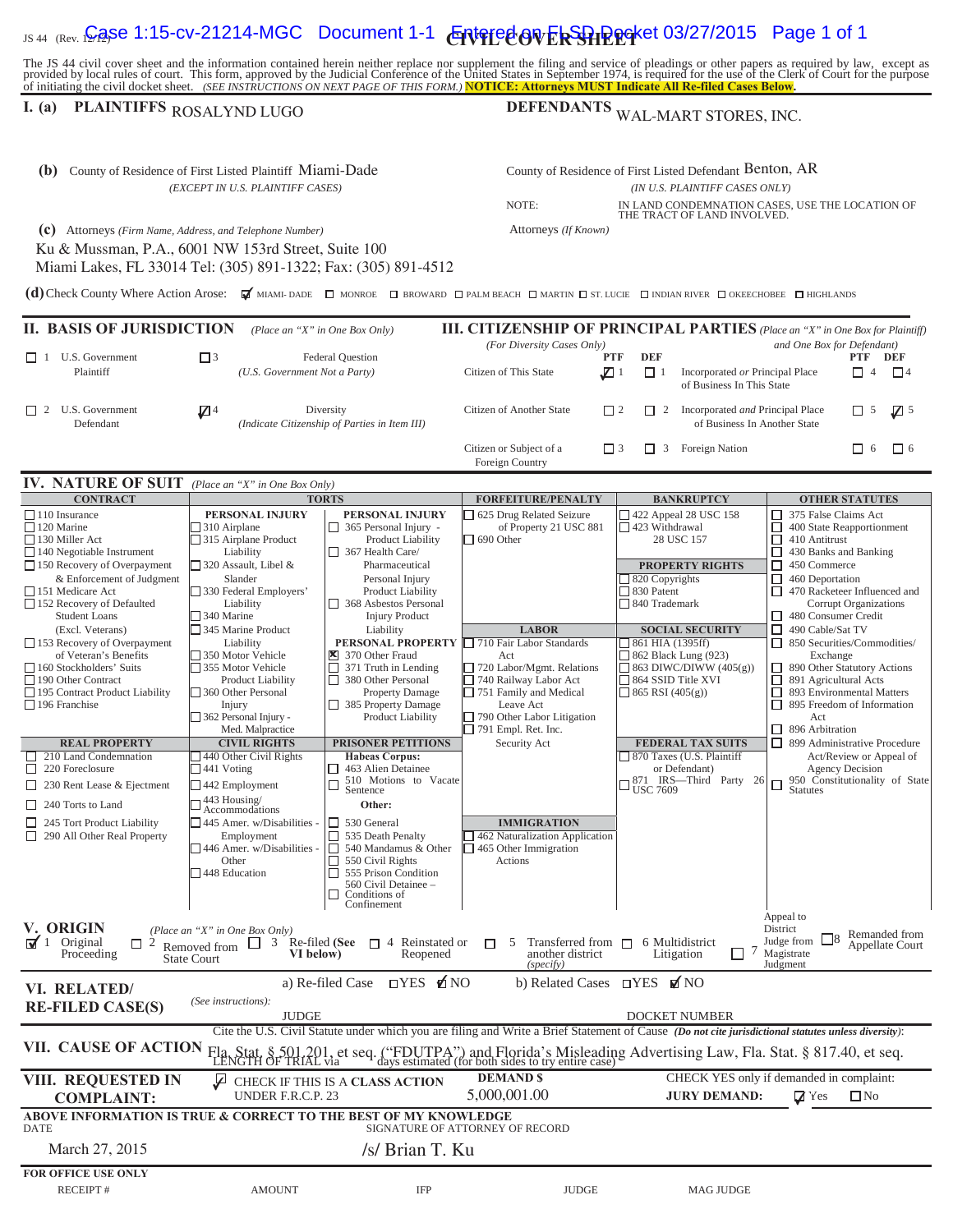Case 1:15-cv-21214-MGC Document 1-2 Entered on FLSD Docket 03/27/2015 Page 1 of 2

AO 440 (Rev. 06/12) Summons in a Civil Action

## UNITED STATES DISTRICT COURT

for the

Southern District of Florida

| ROSALYND LUGO         |  |
|-----------------------|--|
| Plaintiff(s)          |  |
| V.                    |  |
|                       |  |
|                       |  |
| WAL-MART STORES, INC. |  |
| Defendant(s)          |  |

Civil Action No.

**SUMMONS IN A CIVIL ACTION**

To: *(Defendant's name and address)*

WAL-MART STORES, INC. By Serving Registered Agent: C T CORPORATION SYSTEM 1200 SOUTH PINE ISLAND ROAD PLANTATION, FL 33324

A lawsuit has been filed against you.

Within 21 days after service of this summons on you (not counting the day you received it) — or 60 days if you are the United States or a United States agency, or an officer or employee of the United States described in Fed. R. Civ. P. 12 (a)(2) or  $(3)$  — you must serve on the plaintiff an answer to the attached complaint or a motion under Rule 12 of the Federal Rules of Civil Procedure. The answer or motion must be served on the plaintiff or plaintiff's attorney, whose name and address are: Brian T, Ku, Esq.

> Louis I. Mussman, Esq. Ku & Mussman, P.A. 6001 NW 153rd Street, Suite 100, Miami Lakes, Florida 33014 Tel: 305-891-1322; Fax: 305-891-4512

If you fail to respond, judgment by default will be entered against you for the relief demanded in the complaint. You also must file your answer or motion with the court.

*CLERK OF COURT*

Date:

*Signature of Clerk or Deputy Clerk*